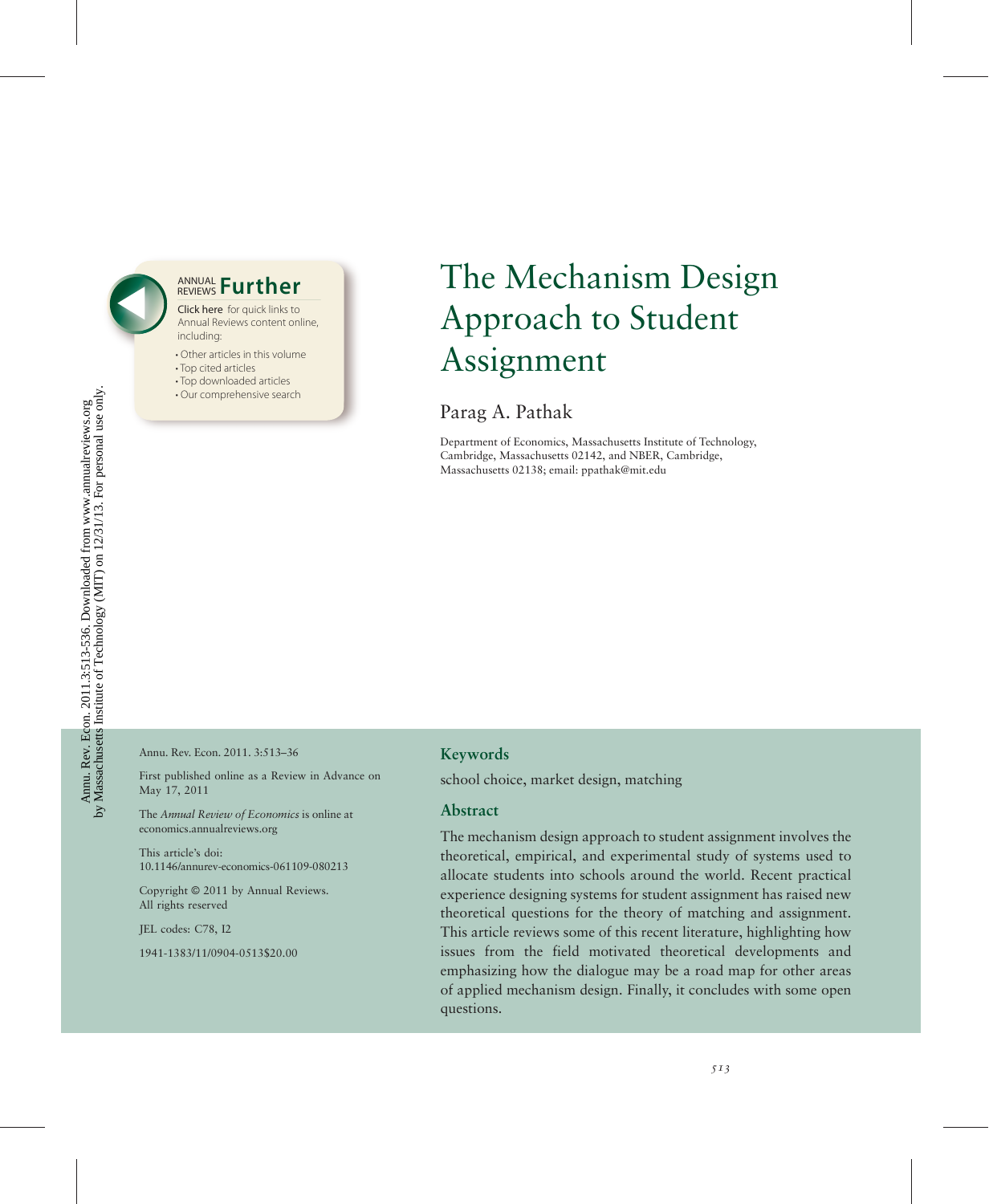#### 1. INTRODUCTION

In the past decade, there has been a great deal of activity and excitement among economists who study the design of systems used to assign students to schools. Theory has matured to a point at which economists have been able to advise a handful of U.S. school districts on their allocation procedures, and hundreds of thousands of students have been assigned to schools via new mechanisms. Moreover, the initial evidence suggests that these mechanisms are improvements over previous alternatives.

The potential for mechanism design and matching theory to illuminate the practical design of student assignment systems was brought to light by Abdulkadiroğlu & Sönmez (2003). This article summarizes features of some public school choice plans in the United States, describes desiderata for assignment mechanisms, and proposes two alternative mechanisms. These alternative mechanisms are adaptations of widely studied mechanisms in the literature on matching and assignment markets, dating back to seminal contributions by Gale & Shapley (1962) and Shapley & Scarf (1974).

After Abdulkadiroğlu & Sönmez (2003) appeared, a reporter for the Boston Globe contacted the authors. The newspaper published an article describing the flaws with Boston's student assignment system. The article also explained how alternatives might share features of the system used to assign medical students to residency programs in the United States, known as the National Residency Matching Program (NRMP) (Cook 2003). Around the same time, in May 2003, Alvin E. Roth was contacted by officials in the New York City (NYC) Department of Education for advice on their high school admissions process. As part of the Children's First Initiative, the mayor and chancellor centralized the organization and governance of the NYC public schools. One major change was the creation of over 100 new small high schools, which dramatically increased the supply of choice options. Although the district had experimented with various forms of school choice for decades and had developed procedures to assign students to schools, many aspects of the plan were problematic and generated widespread dissatisfaction (Herszenhorn 2004). Some NYC officials were aware of the NRMP, which had been reformed in the mid-1990s (Roth & Peranson 1999), and contacted Roth wondering whether similar ideas could be employed to place high school students.

The result was a collaboration involving Abdulkadiroğlu, Roth, Sönmez, and myself in various combinations to assist Boston and NYC in aspects of the design of their new mechanism. Confronting aspects of the existing theory with real-world challenges led to new theoretical problems and issues. The initial article of Abdulkadiroğlu & Sönmez (2003), together with practical developments in Boston and NYC, ushered in a new decade of research on the mechanism design approach to student assignment.

The purpose of this article is to review some of these developments focusing on the interplay between work in the field designing mechanisms and theory. At the outset, I emphasize that this article is not a comprehensive literature review. Rather, I focus on a subset of issues that have been motivated from field experiences and hence only a subset of contributions. As with most selective surveys, my own papers probably get more attention than they deserve.

The organization of this article is as follows: Section 2 provides background on school choice and describes the canonical model. The next three sections describe theoretical issues that arose from practice, related to how students are prioritized at schools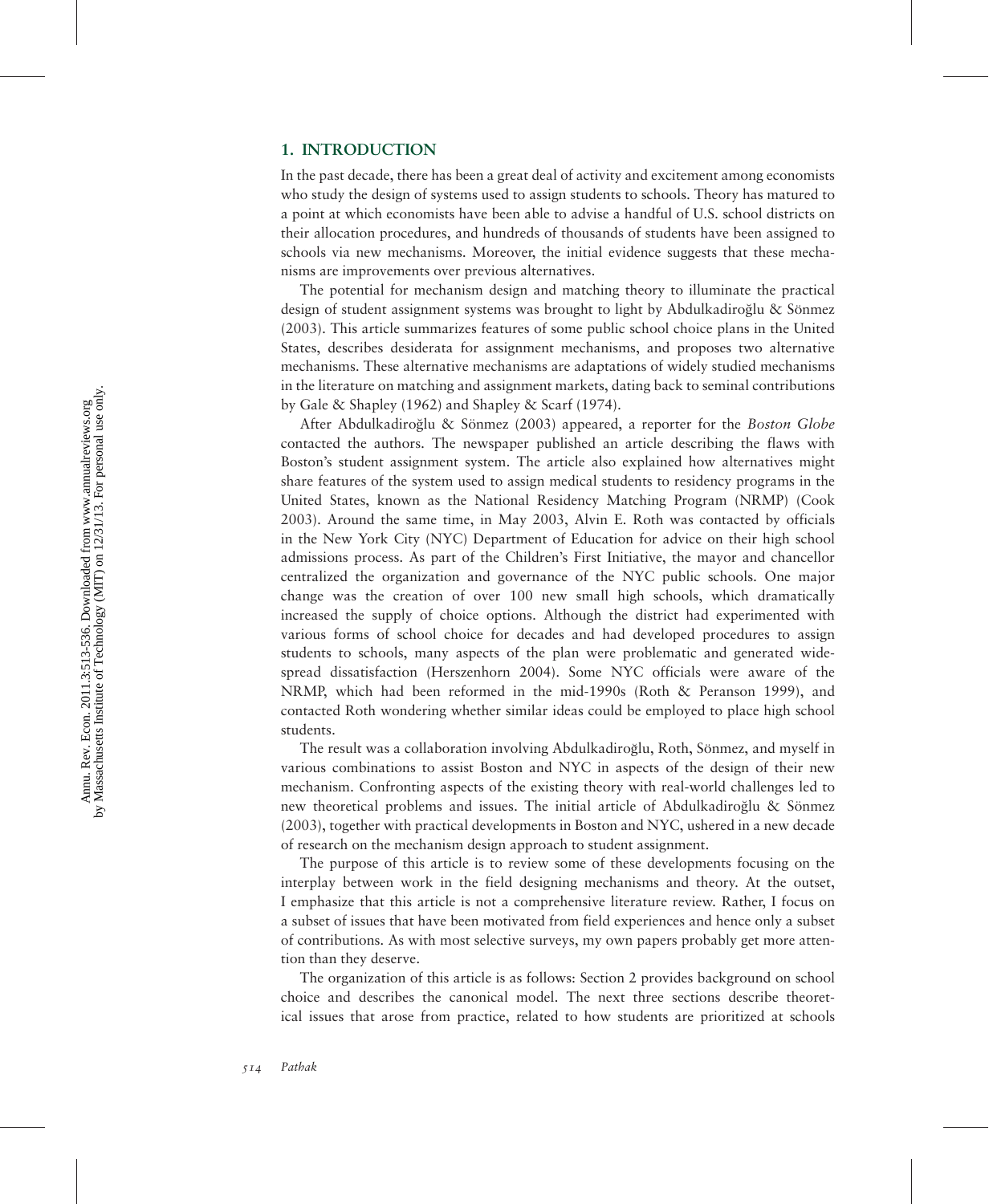(Section 3), market size (Section 4), and heterogeneous levels of sophistication (Section 5). Section 6 concludes with some open questions.

#### 2. BACKGROUND

#### 2.1. Rationale for School Choice

School choice is a popular and widespread education reform in urban districts.<sup>1</sup> Most U.S. states have open enrollment policies, and there are estimates that the total enrollment in these plans is greater than enrollment in charter schools and voucher programs (Holme & Wells 2008). In a choice plan, families express preferences over what schools their children may want to attend. Using this information, the district assigns children to schools according to various objectives. In residence-based or neighborhood school assignment systems, families express their preferences over schools through their choice of residential location. Critics of neighborhood school assignment challenge that only wealthier families are able to purchase the rights to better schools for their children. As a result, neighborhood school assignment may lead to school segregation and has the potential to perpetuate inequalities. School choice, however, may weaken the link between the housing market and schooling options and lead to more equitable educational opportunities.

The origins of school choice in the United States can be traced back to the history of school desegregation. Despite the legal end of segregation in public schools following the Supreme Court ruling in *Brown v. Board of Education* in 1954, in the subsequent decades many urban districts continued to be de facto segregated. As a result, throughout the 1970s and 1980s, school districts implemented mandatory busing plans under court supervision. One of the most controversial busing plans was in Boston Public Schools. In 1974, Federal Judge W. Arthur Garrity ruled that the school committee "knowingly carried out a systematic program of segregation." He required that Boston follow Massachusetts law requiring any school with a student enrollment that was more than half white be balanced by race. In 1975, Harvard Education School Professor Charles Willie served as a court-appointed master in the case. For the next 15 years, in a series of court proceedings, the Boston School Committee and Judge Garrity wrestled with the appropriate way to assign students to school. School assignment became an intense political struggle, and the city even erupted in violence at various points. Throughout the period, there was a drop in enrollment in Boston's public schools, and this trend was common in other urban districts as wealthier families left urban districts for the suburbs (Baum-Snow & Lutz 2011, Boustan 2010).

Mortified observing Boston's experience with desegregation, residents and public officials in nearby Cambridge envisioned a system of open enrollment to pre-empt courtordered busing (Fiske 2002). In March 1981, the district abolished all neighborhood zones and adopted a comprehensive school choice plan in which a student could apply to any school in the city. Given his experience in Boston's desegregation case, Willie was retained as a consultant and chief architect of Cambridge's controlled choice plan, one of the first plans in the nation. With this test case in hand, Willie & Alves (1987) developed a

<sup>&</sup>lt;sup>1</sup>This review focuses primarily on U.S. choice plans, although plans for various secondary and postsecondary schooling options are widespread around the world (see, e.g., Balinski & Sönmez 1999 on Turkish college admissions, Burgess et al. 2009 on secondary school admissions in England, Lavy 2010 on middle school choice in Tel-Aviv, Israel, and Chiu & Weng 2009 on college admissions in China).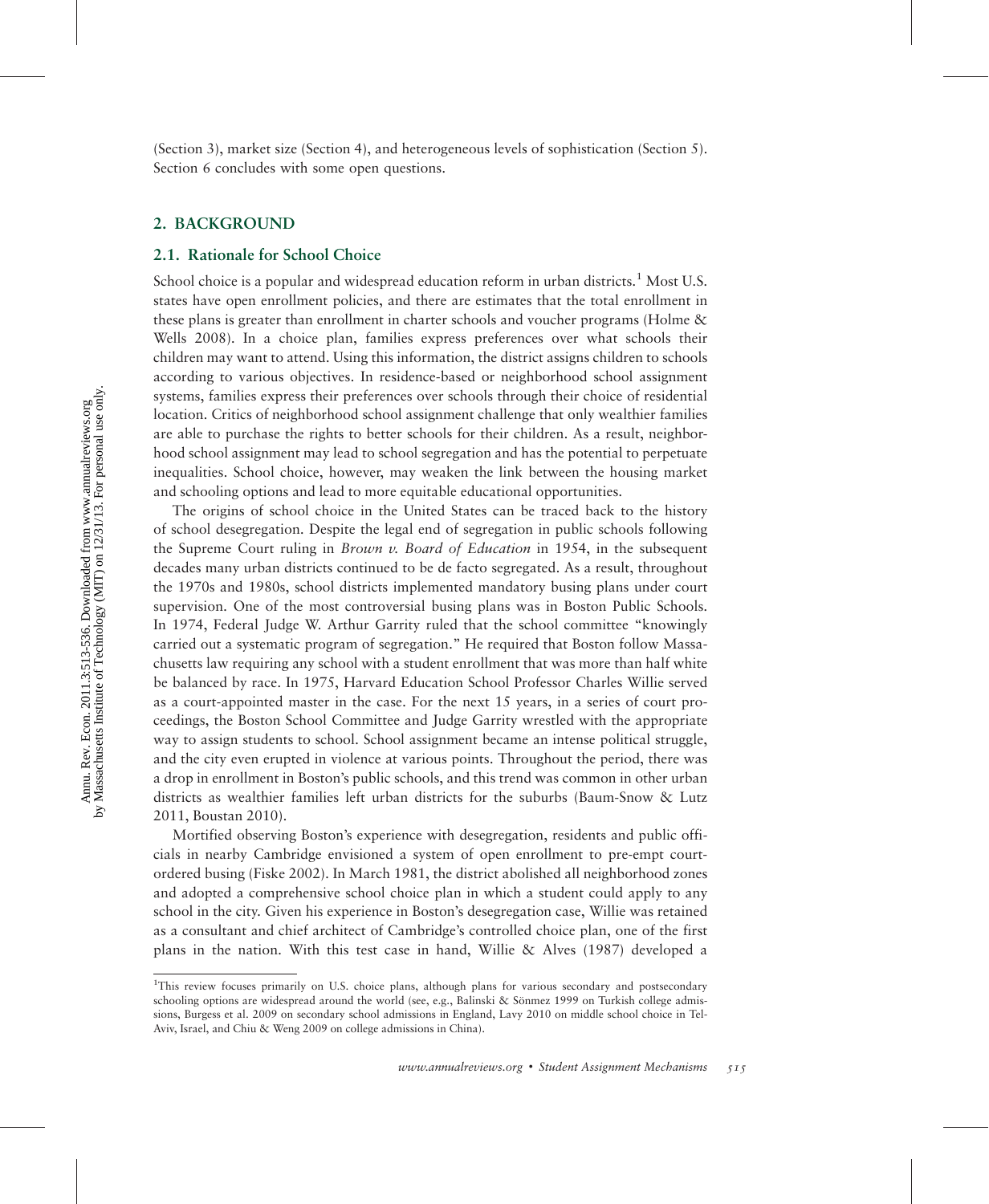choice plan for Boston's public schools, following the last Garrity ruling in 1988. Both Cambridge's and Boston's plans used race as a factor to obtain balance at schools. The initial principles of the choice plan aspired toward having schools of choice, which were also diversified, in that there was a balanced distribution of students across racial, ethnic, and socioeconomic characteristics. Controlled choice was advertised as a reform plan that brought together choice, diversity, and school improvement.

The typical goals of choice plans start by allowing families to express their preferences over schooling options. In a comprehensive choice system, families can apply to any school in the district and do not have a default school. In more limited choice systems, families have a default school and can opt out through a choice application. District objectives in student placement are numerous. Some districts guarantee students' transportation to schools and, as a result, wish to minimize the costs of busing by ensuring that students do not travel too far from their homes. Moreover, a district may want to maintain neighborhood cohesion, allowing any children from a given neighborhood to attend the same school. Another common objective involves allowing children from the same family—siblings—to attend the same school. Finally, many districts desire balance across racial, socioeconomic, and ability dimensions across their schools. Willie argues that racially diverse schools have a positive impact on student achievement, and others argue for the achievement benefits of socioeconomic balance (Kahlenberg 2001).<sup>2</sup>

School choice advocates argue that choice is a way to inject competition from the marketplace into the regulated public school sector. Demand-side pressure from families would generate competitive pressure to improve schools. A key condition for regulated competition to realize market-based improvement is flexibility in supply-side responses. In a choice plan, administrators would have information on what schools were preferred and could make programming decisions based on this information. This in turn leads to better matches between students and schools and incentives for schools to improve to attract students.

With so many competing objectives, it is not surprising that some of the goals of choice plans came into conflict, and existing plans reflected compromises. In the 1980s, the Cambridge plan, for instance, evolved into a system in which families register by choosing up to four schools. The district had a computer system that tried to assign student to their top choices, up to school capacity and making sure not to violate the district's goals on racial and ethnic composition. In some years, the district made slight changes to guidelines on balance, and in other years, with the opening and closing of school options, plans were modified to allow entry at earlier grades or changes in neighborhood boundaries. The current Cambridge plan now allows families to rank 3 out of 12 choices and uses sibling information, residential location, and income to guide assignments. Many plans evolved in a similar manner, tweaking initial designs.

There have been two major developments related to school choice policies in the past decade. First, by the early 2000s, many districts came out of court-ordered desegregation plans. Districts such as Chicago Public Schools and San Francisco Unified Public School District wished to keep choice options given that parts of the infrastructure had developed under desegregation, and parents had some experience expressing choices. This development led to the creation of choice plans with different features reflecting the historical legacies of desegregation in particular cities.

<sup>2</sup> There is some empirical literature studying these types of effects (see, e.g., Angrist & Lang 2004, Card & Rothstein 2007, Hanushek et al. 2009).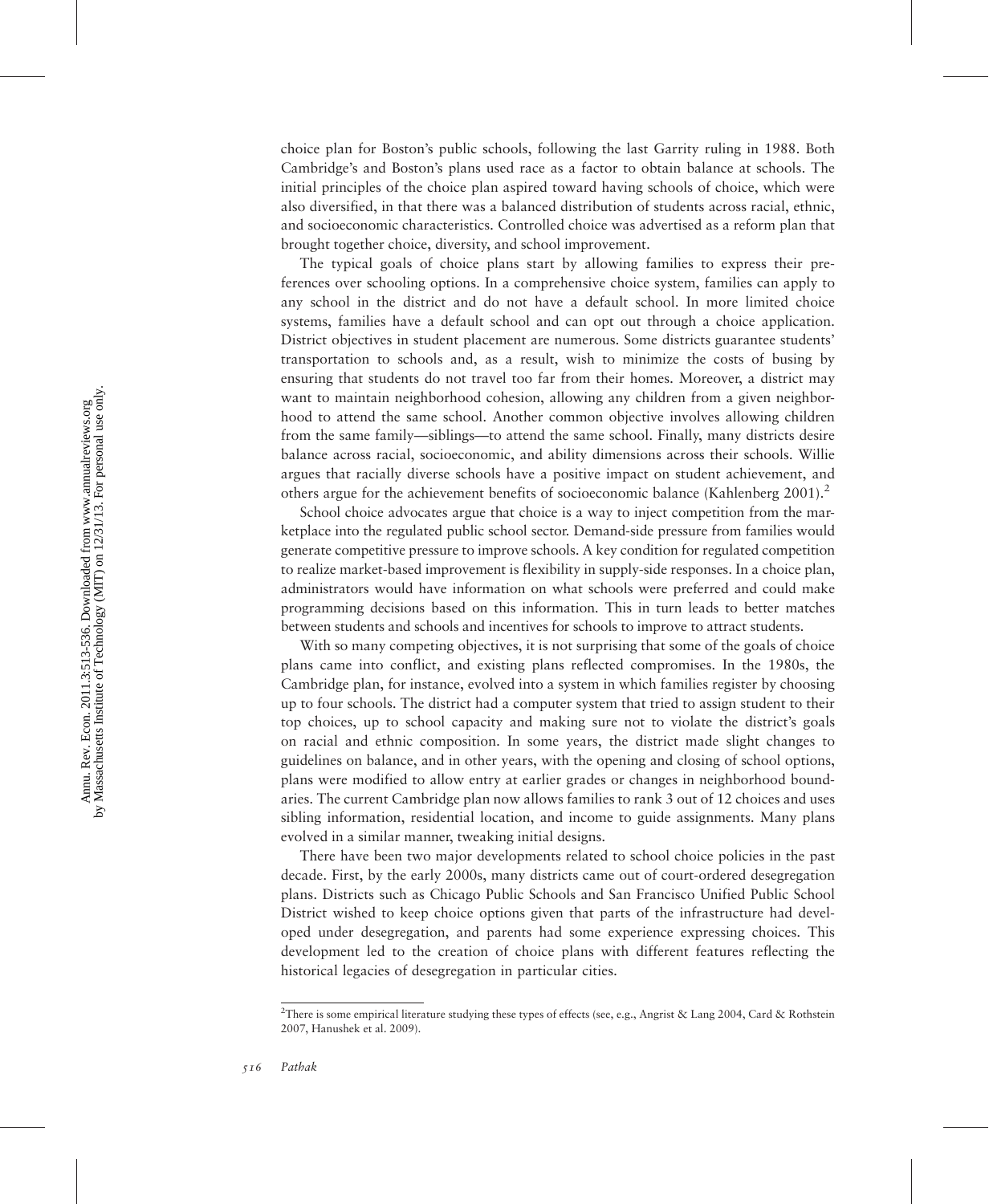Annu. Rev. Econ. 2011.3:513-536. Downloaded from www.annualreviews.org<br>Massachusetts Institute of Technology (MIT) on 12/31/13. For personal use only. by Massachusetts Institute of Technology (MIT) on 12/31/13. For personal use only.Annu. Rev. Econ. 2011.3:513-536. Downloaded from www.annualreviews.org

 $\mathbf{S}$ 

The second major development has been a change in the legal status of race as a factor in school assignment. Beginning with a highly publicized case involving racial preferences at Boston Latin School, McLaughlin v. Boston Sch. Committee (1996), the Boston School Committee dropped race as a factor in their choice plan in 1999. Cambridge followed suit in 2000 and replaced race with an income-based criteria. A few years later the U.S. Supreme Court broached the subject of racial preferences in two cases, Parents Involved in Community Schools Inc. v. Seattle School District and Meredith v. Jefferson County (Ky.) Board of Education. In 2007, the Court decided that the Seattle and Louisville plans were unconstitutional because of the way they used raceconscious criteria to achieve diversity. In a five-to-four decision, Chief Justice Roberts famously wrote that "the way to stop discrimination on the basis of race is to stop discrimination on the basis of race." The dissenting argument claimed that the decision would strip local communities of the tools they need and have used to prevent resegregation of public schools. This ruling left a number of districts to modify their plans without using race as a factor. Districts adapted by using socioeconomic criteria for student placement, redrawing attendance zones, or selecting sites for new schools. Throughout, the design of choice plans involved a compromise between the competing objectives of giving choice, having a fair procedure, and ensuring that the demographic composition of schools is not too far out of balance.

#### 2.2. The Canonical School Choice Model

The school choice model consists of  $I$  students and  $N$  schools. There are three main features: (a) preferences of students  $P = (P_1, \ldots, P_l)$ , (b) a vector of school capacities  $q = (q_1, \ldots, q_n)$ , and (c) school priorities  $\pi = (\pi_1, \ldots, \pi_n)$ .

The student preferences express a strict rank ordering over schools; this ranking need not be complete. Denote the weak ordering for student  $i$  by  $R_i$ . The school capacities express the number of seats available at each school. The school priorities encode information on how applicants are ordered, or prioritized, at schools. The school choice problem is sometimes denoted by the pair  $(P, \pi)$ . I call this model the canonical model because it was the first model proposed by Abdulkadiroğlu & Sönmez (2003), and many subsequent developments have involved enriching it in various ways.

Problems of assignment are often categorized into two classes: one-sided and twosided. In one-sided problems, there is a set of agents and objects. The agents have preferences over the objects and may also have existing priorities, or claims, over the objects. The normative properties of the allocation are evaluated from only their viewpoint. In two-sided problems, in contrast, both sides of the market express preferences over each other. As a result, evaluation of the properties of the allocation may depend on preferences from both sides of the market. The school choice model falls in between these two extremes.

In many U.S. school choice plans, as in one-sided problems, schools do not express preferences over students. Rather, district administrators prioritize applications at schools using some exogenous criteria. One such criteria is neighborhood or walk-zone priority. In Boston's school choice plan, for instance, elementary school applicants obtain walk-zone priority if they reside within one mile of the school. In other districts, schools construct an ordering of students, as in two-sided problems. In Chicago, for instance, students applying for admissions to selective high schools take an admissions test. The nine schools then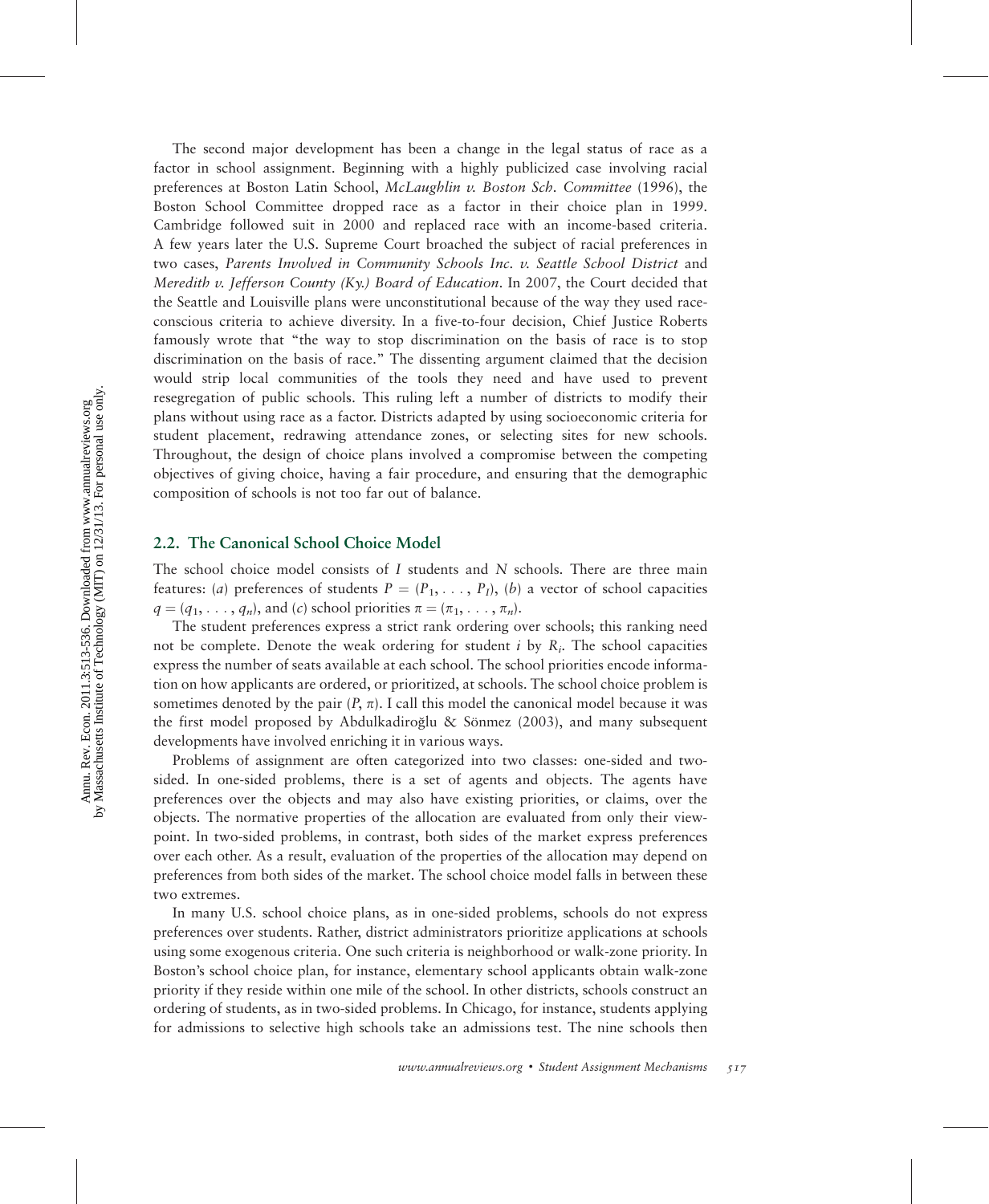order students by their test score. Schools also evaluate applicants using criteria other than test scores to determine their strict rank ordering over applicants. In the NYC high school admissions process, some schools use seventh grade attendance and grades together with interviews at schools to determine their ordering. In some choice plans, there are schools that use exogenous criteria and schools that actively rank applicants. High school admissions in NYC are a prominent example of this hybrid case.

The outcome of a school choice problem is a student assignment, or matching  $\mu: I \rightarrow S$ , where  $\mu(i)$  indicates the school assignment of student i. There are two properties of assignments that feature centrally in the student assignment literature. A matching  $\mu$  is Pareto efficient if there is no way to improve the allocation of a student without making another student worse off. It is important to note that this definition does not take the school's perspective into account in the welfare judgment.

A matching  $\mu$  is stable if there is no student-school pair  $(i, s)$  such that  $(a)$  student is prefers school s to her assignment  $\mu(i)$ , and (b) there is another student j with lower priority than student i assigned to s under  $\mu$ . This pair is called a blocking pair. In the canonical model, this concept is sometimes referred to as the elimination of justified envy rather than stability. The reason is that the canonical model is phrased as a one-sided problem, whereas the traditional interpretation of stability is based on the strategic interpretation related to the possibility of recontracting among matched pairs as in a two-sided problem. Under the one-sided interpretation, stability embodies a notion of fairness: A student should not envy another school over his assignment and have a higher claim to that school. For simplicity, I use the term stability keeping in mind these two potential interpretations. A matching  $\mu$  is student-optimal if it is stable and no other stable matching is better for some students, and no worse for all students.

A mechanism  $\varphi$  is a systematic procedure to construct a matching for each school choice problem. That is, it is a function that maps each school choice problem  $(P, \pi)$  to a matching. Let  $\varphi(P, \pi)$  denote the matching produced by mechanism  $\varphi$  for problem  $(P, \pi)$ . Let  $\varphi(P, \pi)(i)$ denote the assignment of student  $i$  in this matching.

A mechanism  $\varphi$  is strategy-proof if truth-telling is a dominant strategy for all students. That is, regardless the report of the other students, a student can do no better than reporting her preference. More formally, for all players *i*, for all  $Q_{-i}$  (arbitrary reports of students other than i), for all  $\hat{P}_i$  (arbitrary report of player i),



Strategy-proofness is a strong requirement because it simplifies the preference submission problem of participants to one in which their best possible response does not depend on the reports of others.

#### 2.3. Mechanisms

Three mechanisms have been closely studied for the school choice problem. The first is a mechanism based on the student-proposing deferred acceptance algorithm of Gale & Shapley (1962). For  $(P, \pi)$ , the mechanism works as follows. In step one, each student proposes to his first choice. Each school tentatively assigns its seats to its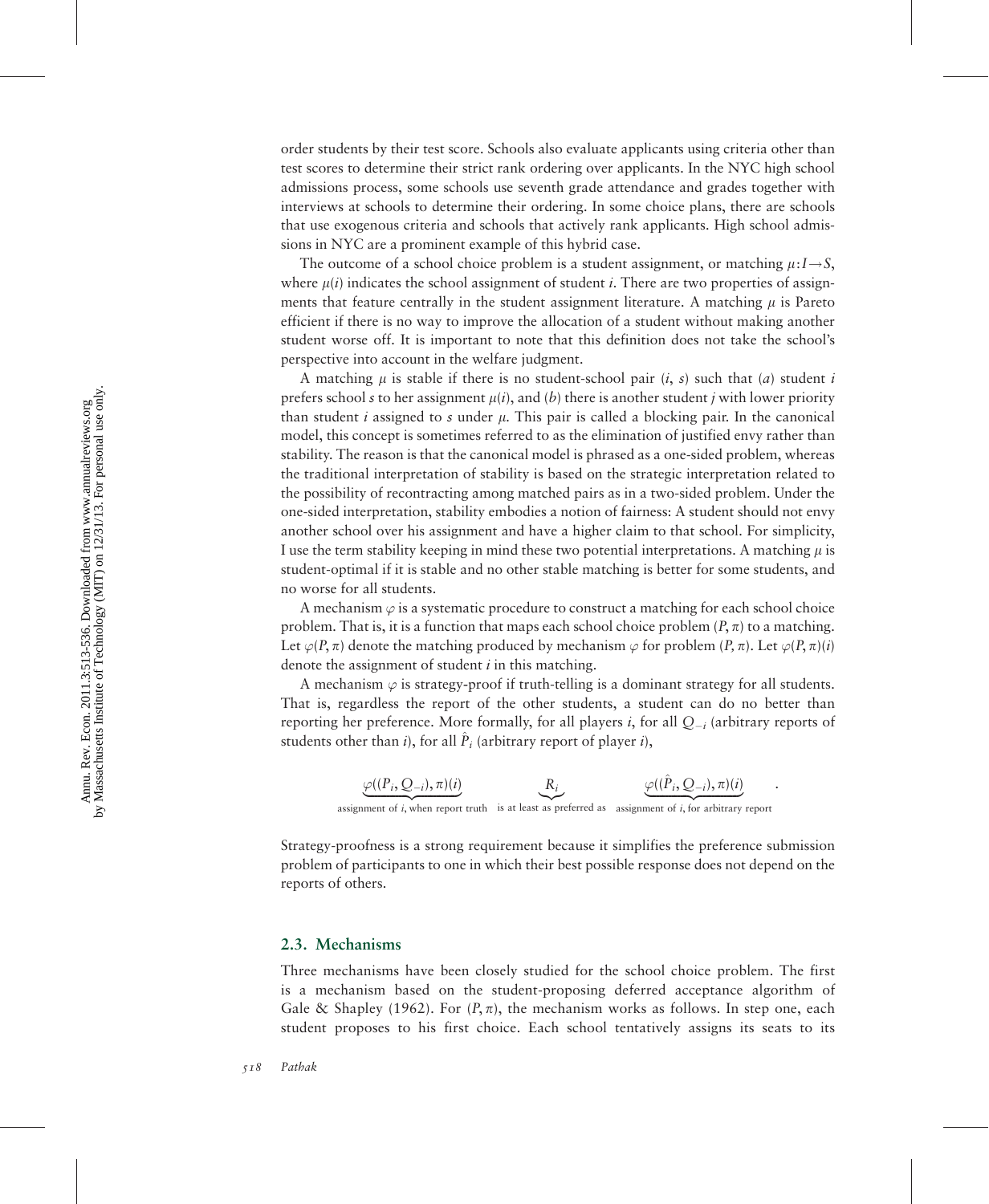proposers one at a time following their priority order. Any remaining proposers are rejected.

In general, in step  $k$ , each student who was rejected in the previous step proposes to her next choice. Each school considers the students it has been holding together with its new proposers and tentatively assigns its seats to these students one at a time following their priority order. Any remaining proposers are rejected.

The algorithm terminates either when there are no new proposals or when all rejected students have exhausted their preference lists. Gale & Shapley show that a mechanism based on this algorithm produces the student-optimal stable matching. Dubins & Freedman (1981) and Roth (1982) show that truth-telling is a dominant strategy for students.

The next mechanism defined by Abdulkadiroğlu & Sönmez (2003) is an adaptation of Gale's top trading cycles (TTC) described in Shapley & Scarf (1974). To begin, assign a counter for each school that keeps track of the number of seats still available at the school. Initially set the counters equal to the capacities of the schools. Given the counters and  $(P, \pi)$ , the mechanism works as follows. In step one, each student points to his favorite school. Each school points to the student who has the highest priority. There is at least one cycle. Every student can only be part of one cycle. Assign every student in a cycle to the school she points to, and remove the student. The counter of each school in a cycle is reduced by one, and if it is zero, remove the school.

In general, in step  $k$ , each remaining student points to his favorite school among the remaining schools, and each remaining school points to the student with the highest priority. There is at least one cycle. Every student in a cycle is assigned the school she points to, and the student is removed. The counter of each school in a cycle is reduced by one, and if it is zero, remove the school.

The procedure terminates when either all students are assigned a school or unassigned students have exhausted their preference lists. In the original Shapley & Scarf version of TTC, agents are endowed with objects, but many variations of TTC are possible (see, e.g., Abdulkadiroğlu & Sönmez 1999, Papai 2000, Pycia & Unver 2009). In this adaptation with counters, the priorities of students are traded among themselves starting with the highest-priority students. The mechanism is strategy-proof as a direct mechanism (Abdulkadiroğlu & Sönmez 2003, Roth & Postlewaite 1977). It also produces an assignment that is Pareto efficient.

The third mechanism is the Boston mechanism, named after the system used in Boston until 2005 by Abdulkadiroğlu & Sönmez (2003). The mechanism works as follows. In step one, only the first choices of the students are considered. For each school, consider the students who have listed it as their first choice and assign seats of the school to these students one at a time following their priority order until either there are no seats left or there is no student left who has listed it as her first choice.

In general, in step  $k$ , consider the remaining students. Only the  $k$ -th choices of these students are considered. For each school with still-available seats, consider the students who have listed it as their k-th choice and assign the remaining seats to these students one at a time following their priority order until either there are no seats left or there is no student left who has listed it as his k-th choice.

Variations of this mechanism are common in many other school districts. This mechanism has the drawback that it is not strategy-proof for students, as we illustrate in the following example.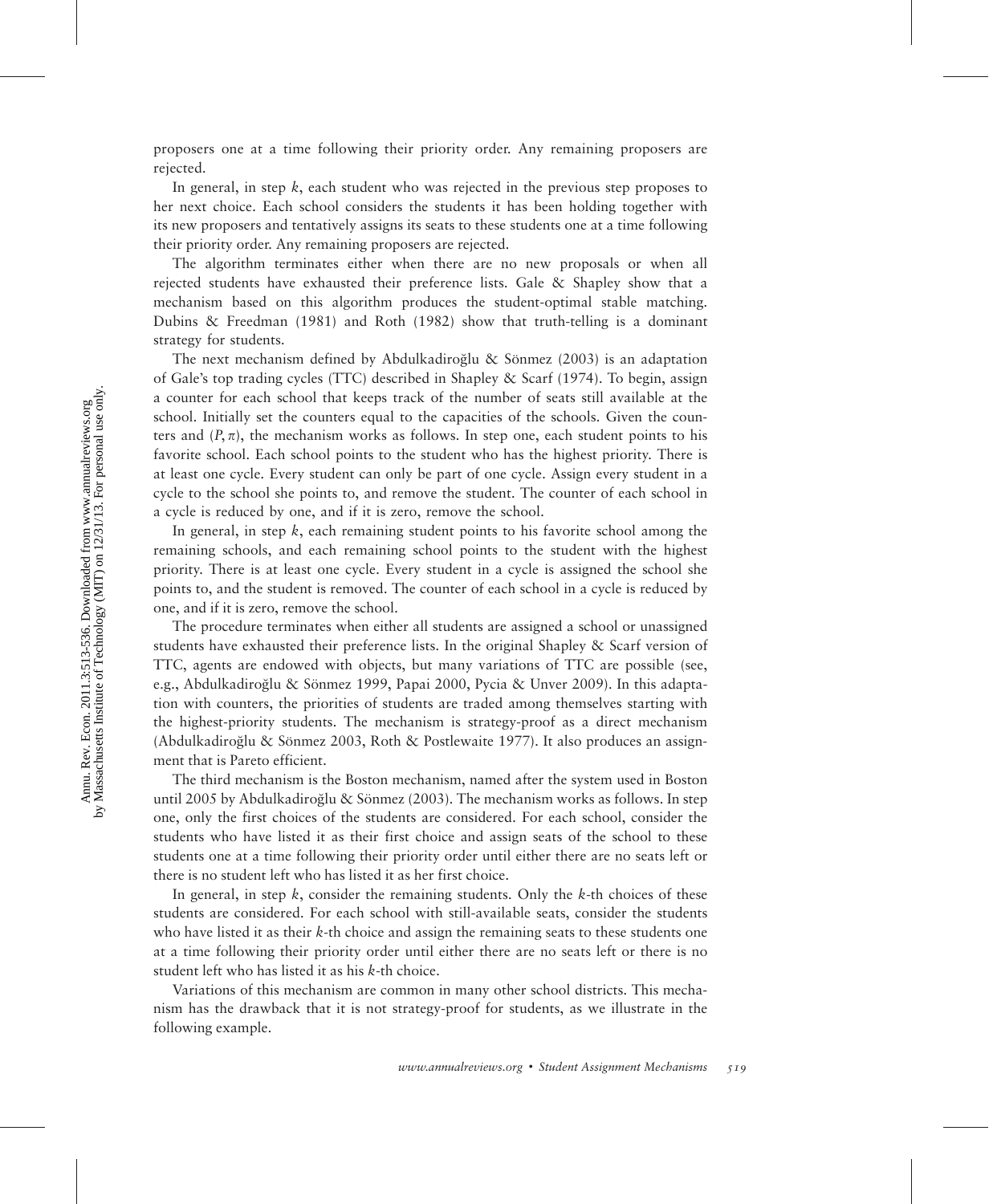**Example:** Consider a problem with three students  $i_1$ ,  $i_2$ , and  $i_3$  and three schools  $s_1$ ,  $s_2$ , and  $s_3$ , each with one seat. Student preferences, P, are

> $i_1$  :  $s_2$  –  $s_1$  –  $s_3$ ,  $i_2$ :  $s_1$  –  $s_2$  –  $s_3$ ,  $i_3$ :  $s_1$  –  $s_2$  –  $s_3$ ,

and priorities,  $\pi$ , are

$$
s_1 : i_1 - i_3 - i_2,
$$
  
\n
$$
s_2 : i_2 - i_1 - i_3,
$$
  
\n
$$
s_3 : i_3 - i_1 - i_2.
$$

Under the student-proposing deferred acceptance mechanism, the matching produced is

$$
\mu_{\text{DA}} = \begin{pmatrix} i_1 & i_2 & i_3 \\ s_1 & s_2 & s_3 \end{pmatrix}.
$$

In this matching, none of the students obtain their top choice. The matching is not Pareto efficient, but because there are no blocking pairs, it is stable.

Under the TTC mechanism, the matching produced is

$$
\mu_{\text{TTC}} = \begin{pmatrix} i_1 & i_2 & i_3 \\ s_2 & s_1 & s_3 \end{pmatrix}.
$$

This matching is Pareto efficient, and both student  $i_1$  and  $i_2$  obtain their top choice. However, student  $i_3$  and school  $s_1$  form a blocking pair, so the matching is not stable.

Under the Boston mechanism, the matching produced is

$$
\mu_{\text{BOS}} = \begin{pmatrix} i_1 & i_2 & i_3 \\ s_2 & s_3 & s_1 \end{pmatrix}.
$$

This matching is Pareto efficient, but student  $i_2$  and school  $s_2$  form a blocking pair, so the matching is not stable. Moreover, had student  $i_2$  reported that  $s_2$  was her top choice, she would have received an assignment there, which demonstrates that the mechanism is not strategy-proof.

Although the first two mechanisms are strategy-proof, the third mechanism is not. This raises the following question: Are the student-proposing deferred acceptance mechanism and TTC mechanism the only two strategy-proof mechanisms for the school choice problem? Another important mechanism, a serial dictatorship, is also strategy-proof for this problem. This mechanism places the students into a queue and then processes students in order of the queue. If the ordering of students is drawn at random, then the mechanism is called a random serial dictatorship. The first student obtains his top choice, the second student obtains her top choice among schools with available seats, and so on. This mechanism is Pareto efficient and strategy-proof but does not consider the priorities in any natural way. It is important to note, however, that there are no rigorous criteria for which a serial dictatorship involves more instances of creating blocking pairs than the TTC mechanism, although recent work by Abdulkadiroğlu & Che (2010) provides a particular characterization of TTC that is relevant for the school choice problem.<sup>3</sup> Their

<sup>3</sup> Earlier characterizations of TTC have focused on environments in which agents are endowed with objects (see Ma 1994, Sönmez 1999).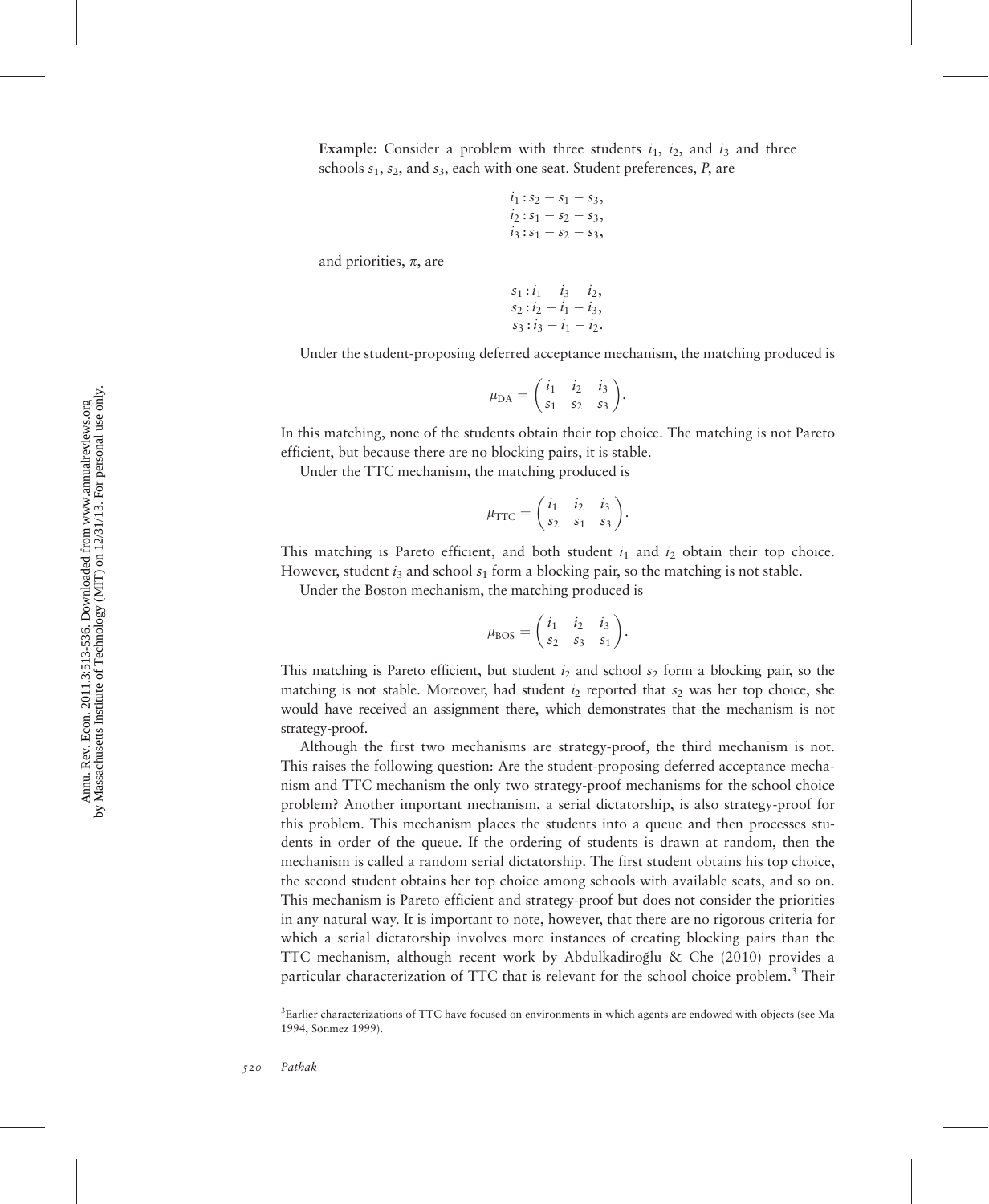characterization can be interpreted as showing the particular way in which TTC respects the student who has the highest priority for a school: If she is not assigned to that school, then she is assigned somewhere she prefers at least as much. Although there are some characterizations of the class of efficient and strategy-proof mechanisms together with additional axioms (e.g., Papai 2000, Pycia & Unver 2009), a characterization of all strategy-proof mechanisms remains elusive.

Another issue highlighted by these examples is that the student-proposing deferred acceptance mechanism is stable, but not efficient, whereas the TTC mechanism is efficient, but not stable. It is natural to ask for a weaker requirement: Is there an efficient and strategy-proof mechanism that also produces a stable outcome whenever it exists? Kesten (2010) shows that this is not possible, highlighting a general tension between Pareto efficiency and stability. He advocates for an efficiency-adjusted deferred acceptance mechanism. Another question is under what conditions are stability and efficiency compatible? Ergin (2002) provides a set of necessary and sufficient conditions on priority structures for which an efficient mechanism is also stable.

#### 2.4. Important Assumptions

The canonical school choice model makes a number of important assumptions that are worth highlighting. The student preferences, which are taken as given, are hedonic: Students only care about the school they are assigned independent of the other students who are assigned there. This rules out forms of peer effects or consumption externalities in preferences, as in the case in which groups of students all wish to attend the same school only when each member of the group attends. In practice, preferences may depend on a student's distance to the school, a student's own academic and demographic characteristics, and various aspects of school quality. Some aspects of school quality may depend on the realized assignment, such as the incoming grade's peer group. However, many aspects of school quality may be more certain at the time of application, such as expenditure per student, building facilities, course offerings, and the composition of students in higher grades.

The school priorities are expressed in terms of strict orderings, involving pairwise comparisons of individual students. In practice, many districts have coarser criteria that are not strict orderings. For instance, students with siblings at the school obtain a higher priority than students who do not, but among students with siblings, all students are given equal priority. Expressing priorities in terms of pairwise comparisons between students also rules out forms of complementarities for schools. However, the model does allow for certain types of complementarities through suitable definitions of what constitutes a school. Moreover, it is possible to enrich school preferences to a larger class than simple pairwise comparisons to include substitutable preferences (Roth & Sotomayor 1990). For example, in 2010, priorities at Chicago's Gifted and Enriched Academic Programs worked as follows: Students are required to take an admissions test and are assigned to one of four tiers based on an index of the socioeconomics of their census tract geographic location. Half the seats at a program are assigned solely based on the score. The other half of the seats are split between the four tiers. If there are not enough applicants in a given tier, the school admits students in the following order: the highest-scoring student in the lowest remaining tier who had not yet been admitted, the highest-scoring student in the second lowest remaining tier, and finally the highest-scoring student in the other remaining tier.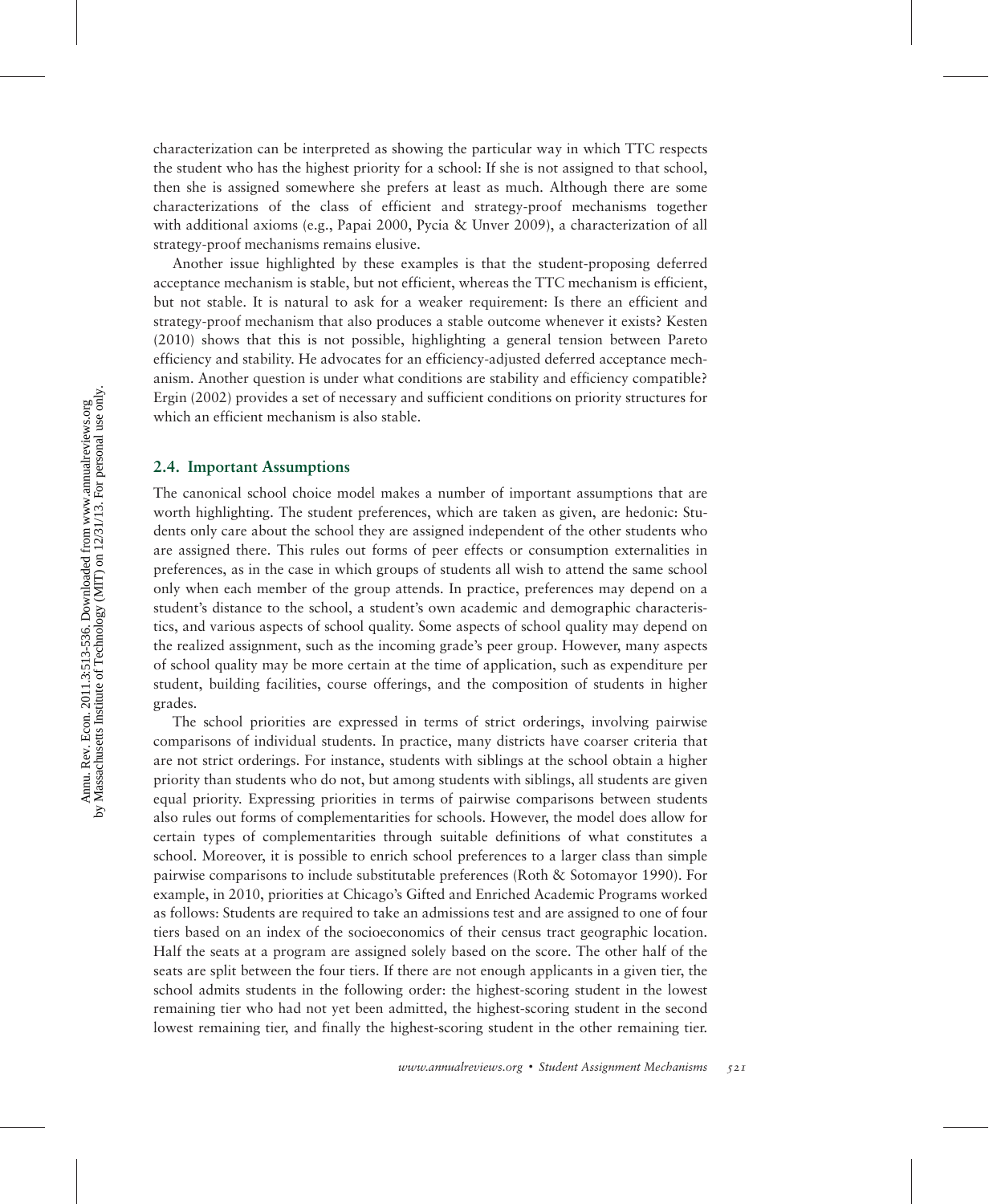These preferences, although complex, can be accommodated by a suitable generalization of the canonical model. Finally, as discussed above, in the canonical model, school priorities are also taken as exogenous, while some districts have schools that actively rank students.

In the canonical model, the information submitted by students is only ordinal and does not convey information on preference intensities. This focus is sometimes defended on two grounds: (a) Mechanisms that elicit cardinal information may no longer be strategy-proof, and (b) submitting cardinal information may be difficult for participants. For instance, Bogomolnaia & Moulin (2001, p. 297) defend their focus on ordinal mechanisms by writing "it can be justified by the limited rationality of agents participating in the mechanisms. There is convincing experimental evidence that the representation of preferences over uncertain outcomes by vNM utility functions is inadequate. One interpretation of this literature is that the formulation of rational preferences over a given set of lotteries is a complex process that most agents do not engage into if they can avoid it." Providing theoretical foundations for restricting attention to mechanisms that only elicit ordinal preferences is an open question (for interesting recent work in this direction, see Carroll 2011).

One recent development involves studying mechanisms that elicit some form of cardinal information (see, e.g., Abdulkadiroğlu et al. 2009a). Another feature of the information that participants can convey in the canonical model is that it is not constrained in any way. This assumption contrasts with current practice in some districts, in which there are constraints on the number of choices that can be submitted.

Finally, the efficiency notions introduced for the canonical model utilize only the ordinal information of students. That is, the objectives of the planner are only implicitly linked to productive dimensions of the assignment, such as whether students benefit from attending the school. For instance, depending on the nature of peer effects, it may be better to group students of the same ability together, but this may conflict with student preferences. Duflo et al. (2011) argue that tracking students based on ability can generate test score gains based on evidence from a field experiment in Kenya. The implications of peer effects on school choice are undeniably important but are outside the scope of this survey. Models incorporating these features will likely require the development of frameworks that impose more structure on preferences and the nature of education production as in Epple & Romano (1998).

#### 3. COARSE SCHOOL PRIORITIES AND EFFICIENCY

One of the first ways the basic model has been enriched is by examining the implications of coarse school priorities. This issue obtained attention during the design of the NYC high school assignment process. In NYC, there are over 600 high school programs, and eighth and ninth grade students can apply to any program in the city. There are two main types of high school programs in NYC. The first are those who express a rank ordering over applicants as in screened or audition schools. The second are schools that have fixed criteria to order students, such as limited unscreened schools that give first priority to students who attend information fairs or live in various parts of the district. Abdulkadiroğlu et al. (2005, 2009b) present more institutional details about schooling options in NYC.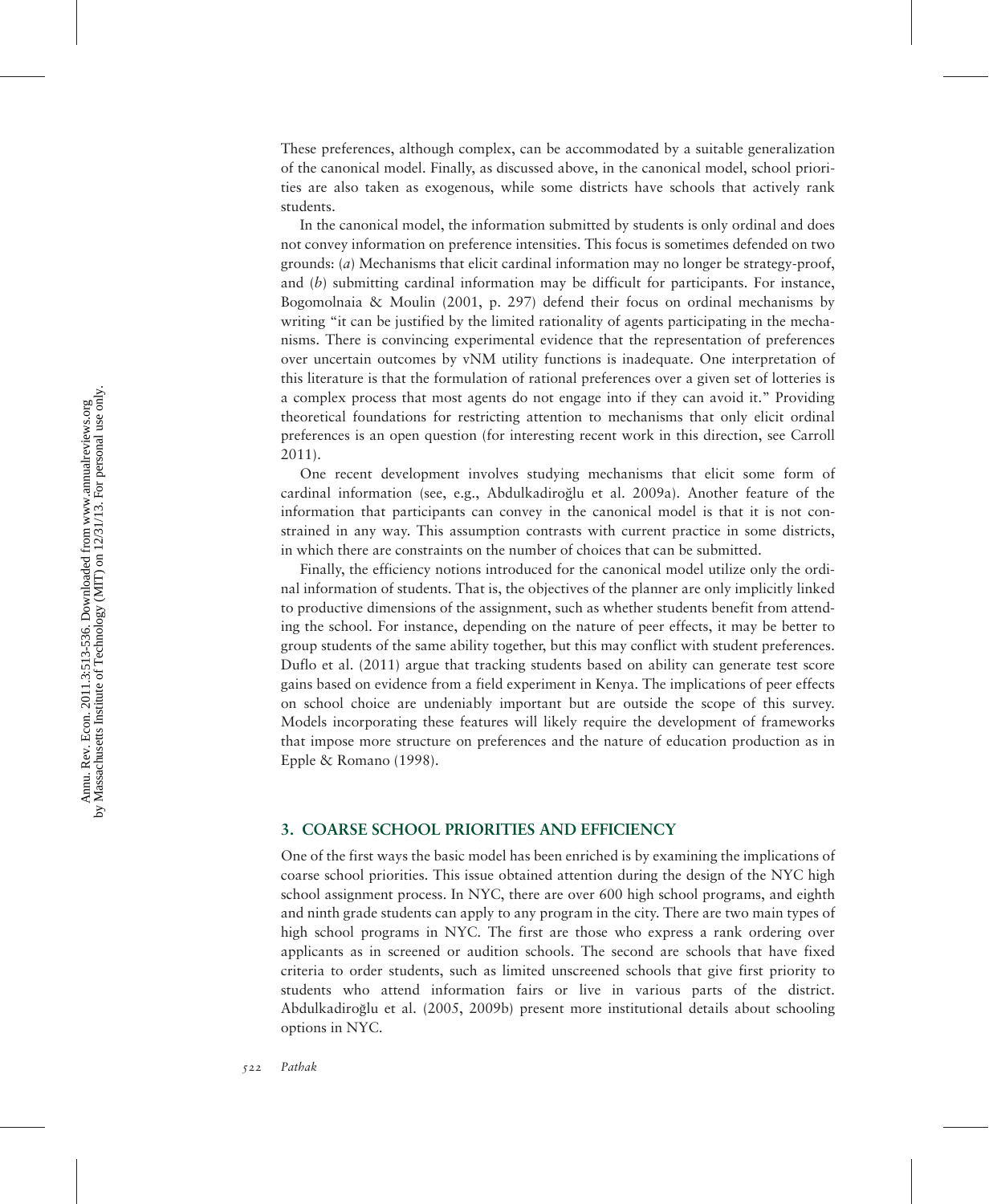During the course of the design of the new mechanism, policy makers agreed to two phases to assign schools: the main round, which involved both types of schools and was to be based on student-proposing deferred acceptance, and the supplementary round, involving students who were unassigned in the main round and remaining school capacities, for which school orderings of students do not play a role.<sup>4</sup> In both rounds, students would be allowed to rank up to 12 school choices.

One practical issue was how coarse priorities should be turned into strict priorities at schools. This issue was relevant for both rounds. During the course of the policy discussion, an official remarked,

I believe that the equitable approach is for a child to have a new chance with each . . . program. . . . The fact is that each child had a chance. If we use only one random number, and I had the bad luck to be the last student in the line this would be repeated 12 times and I would never get a chance. I do not know how we could explain this to a parent.

This policy discussion motivated a reconsideration of the assignment mechanisms in the presence of coarse priorities. To illustrate the issue, consider the earlier example, but now suppose that schools  $s_1$  and  $s_2$  are indifferent between all applicants. That is, the priorities,  $\pi$ , are

$$
s_1: \{i_1, i_2, i_3\},s_2: \{i_1, i_2, i_3\},s_3: i_3 - i_1 - i_2.
$$

If the mechanism based on student-proposing deferred acceptance uses lotteries to convert these indifferences into strict orderings, and the resulting orderings are as in the earlier example, then both students  $i_1$  and  $i_2$  are assigned to their second choice, when they would be better off trading their placements with one another. If the priorities at  $s<sub>1</sub>$  had been strict, then one might justify preventing this trade because student  $i_3$  forms a blocking pair with school  $s_1$  after the trade. However, this is not a blocking pair when  $s_1$  is indifferent between applicants. Hence the student-proposing deferred acceptance mechanism does not always produce a student-optimal stable matching and allows for efficiency loss.

Given that tiebreaking may have welfare consequences, one question raised by the quotation above is whether it is better for students to have school-specific lotteries or a single lottery draw. Abdulkadiroğlu et al. (2009b) show that any student-optimal stable matching can be produced by a single lottery draw so that school-specific lotteries only add matchings that are not student optimal relative to a single lottery draw. These statements are from an ex post perspective, and there is currently no known stronger ex ante argument for single versus multiple tiebreaking based on the distribution of matchings.

These facts suggest a number of additional questions. First, with coarse orderings at schools, is there a strategy-proof mechanism that produces a student-optimal matching? Erdil & Ergin (2008) show that no such mechanism exists. Second, is it possible to construct mechanisms that are student optimal? Erdil & Ergin (2008) advocate one proposal, stable improvement cycles, which finds a student-optimal stable matching in polynomial time. Next, is it possible to recover some of the efficiency loss of the single tiebreaker version

<sup>4</sup> Specialized high schools, such as Stuyvesant High School and Bronx High School of Science, are assigned through in an earlier round based on a special admissions test.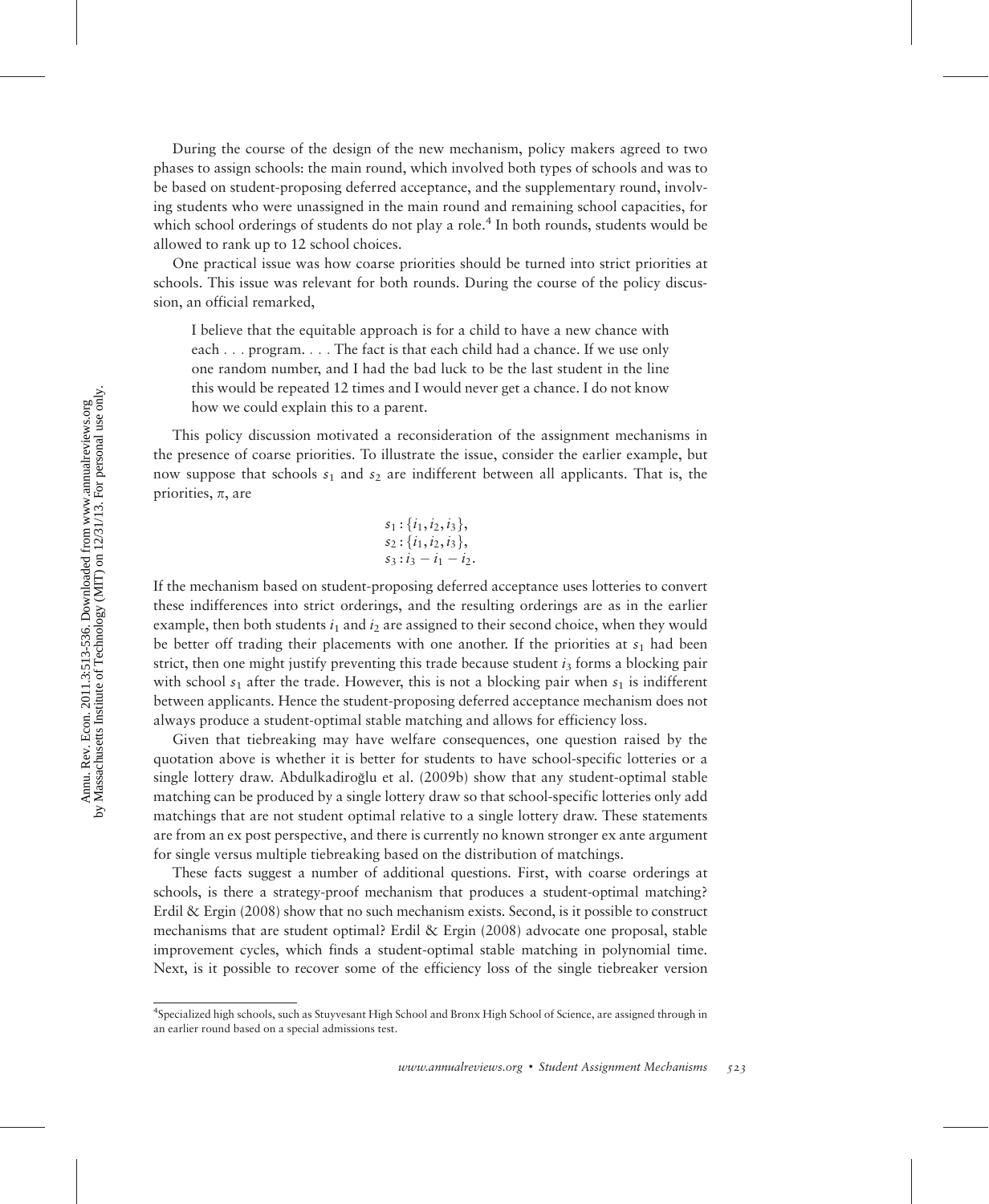of the student-proposing deferred acceptance mechanism? Abdulkadiroğlu et al. (2009b) consider this question and show that this mechanism is on the efficient frontier. That is, suppose there exists a mechanism  $\tilde{\varphi}$ , which produces a Pareto-dominating matching:

$$
\mu = \begin{pmatrix} i_1 & i_2 & i_3 \\ s_2 & s_1 & s_3 \end{pmatrix}.
$$

To show that this mechanism is not strategy-proof, consider the economy in which student  $i_1$  only prefers school  $s_2$  and denote the new preference profile by  $Q$ . In the problem  $(Q, \pi)$ , the student-proposing deferred acceptance mechanism produces the matching

$$
v = \begin{pmatrix} i_1 & i_2 & i_3 \\ i_1 & s_2 & s_1 \end{pmatrix},
$$

where student  $i_1$  is unassigned. If mechanism  $\tilde{\varphi}$  dominates the student-proposing deferred acceptance mechanism, it must also yield matching  $\nu$ . But in the school choice problem (Q,  $\pi$ ), student  $i_1$  could manipulate  $\tilde{\varphi}$  by submitting the elongated preference list  $s_1 - s_1 - s_3$ . This shows that  $\tilde{\varphi}$  is not strategy-proof.

That no strategy-proof mechanism Pareto dominates the student-proposing deferred acceptance mechanism places it on the efficient frontier of strategy-proof mechanisms. The lesson that emerges is that incentives together with stability must necessarily entail efficiency loss.

Motivated by these theoretical results, Abdulkadiroğlu et al. (2009b) compare the extent of efficiency loss using data from the field from the new systems in Boston and NYC. Table 1 reports the average number of students obtaining a choice on their rank order list averaged over 250 draws of the random tiebreaker. DA-STB is the outcome of the student-proposing deferred acceptance mechanism with a single tiebreaker, and DA-MTB is the outcome with school-specific tiebreaking. SOSM is a student-optimal stable matching computed by applying the procedure of Erdil  $\&$  Ergin (2008) with a cycle selection rule and with initial matching from DA-STB. When there are indifferences, there may be multiple stable matchings, so in the table we select a particular student-optimal stable matching that Pareto dominates the matching produced by DA-STB.

The first comparison is between DA-STB and DA-MTB. Even though both matchings are stable, DA-STB has more students obtaining their top choice, although the magnitude of the difference is larger in NYC, where approximately 2,000 more students obtain their top choice under a single lottery draw. Interestingly, fewer students are unassigned under DA-MTB than DA-STB, however. The second comparison between DA-STB and SOSM provides one measure of the efficiency loss due to the presence of indifferences. In NYC, approximately 1,500 students could receive a better high school choice in a studentoptimal stable matching relative to the outcome produced by the single tiebreaking version of the student-proposing deferred acceptance mechanism. In Boston, alternatively, less than seven students on average obtain an improved assignment in the student-optimal matching. Abdulkadiroğlu et al. (2009b) conjecture that the main difference is that the pattern of preferences in Boston is different than in NYC, due in large part to different geographic and transportation situations and to the fact that, in Boston, the preferences are for younger children. But these empirical results raise the need for quantitative results in matching theory that provide guidance on what features of the student preferences and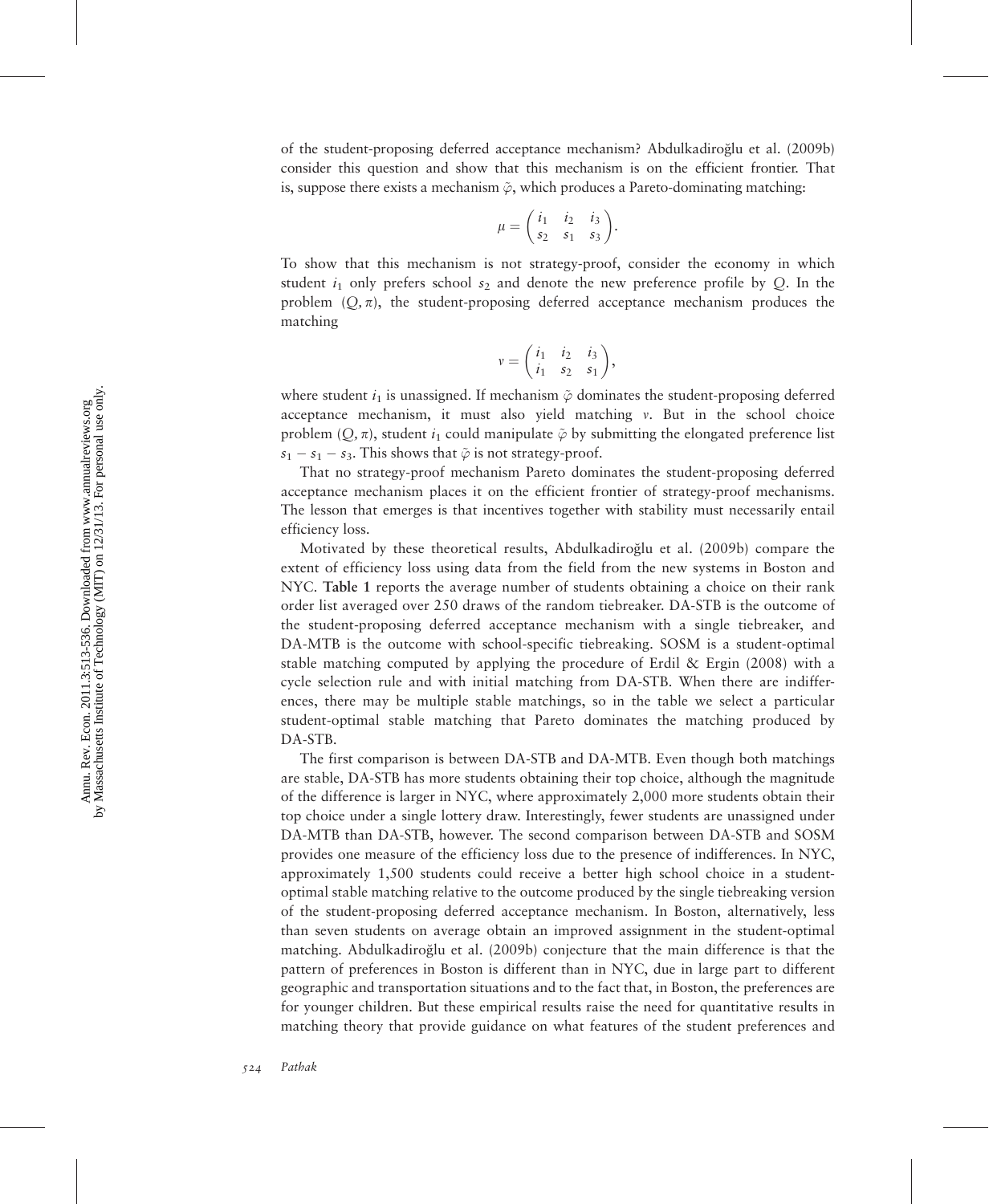|                | New York City        |                      |                    | <b>Boston</b> |                      |                    |  |
|----------------|----------------------|----------------------|--------------------|---------------|----------------------|--------------------|--|
| Choice         | <b>DA-STB</b><br>(1) | <b>DA-MTB</b><br>(2) | <b>SOSM</b><br>(3) | DA-STB<br>(4) | <b>DA-MTB</b><br>(5) | <b>SOSM</b><br>(6) |  |
| $\mathbf{1}$   | 32,105.3             | 29,849.9             | 32,701.5           | 2,251.8       | 2,157.3              | 2,256.6            |  |
| 2              | 14,296.0             | 14,562.3             | 14,382.6           | 309.8         | 355.5                | 307.4              |  |
| 3              | 9,279.4              | 9,859.7              | 9,208.6            | 154.9         | 189.3                | 154.0              |  |
| $\overline{4}$ | 6,112.8              | 6,653.3              | 5,999.8            | 59.7          | 76.1                 | 58.7               |  |
| 5              | 3,988.2              | 4,386.8              | 3,883.4            | 27.4          | 34.1                 | 27.0               |  |
| 6              | 2,628.8              | 2,910.1              | 2,519.5            | 4.9           | 6.0                  | 4.9                |  |
| $\overline{7}$ | 1,732.7              | 1,919.1              | 1,654.6            | 2.6           | 2.8                  | 2.5                |  |
| 8              | 1,099.1              | 1,212.2              | 1,034.8            | 1.9           | 0.9                  | 1.9                |  |
| 9              | 761.9                | 817.1                | 716.7              | 1.2           | 0.4                  | 1.2                |  |
| 10             | 546.4                | 548.4                | 485.6              | 0.3           | 0.1                  | 0.3                |  |
| 11             | 348.0                | 353.2                | 316.3              |               |                      |                    |  |
| 12             | 236.0                | 229.3                | 211.2              |               |                      |                    |  |
| Unassigned     | 5,613.4              | 5,426.7              | 5,613.4            | 112.4         | 104.6                | 112.4              |  |

Table 1 Impact of tiebreaking in New York City and Boston<sup>a</sup>

a This table is based on data from the main round of the New York City high school admissions process in 2006–2007 for students requesting an assignment for grade 9 and from the Boston elementary school (grade K2) admissions process in 2006–2007. The table reports the number from 250 draws of a random tiebreaker. Abbreviations: DA-MTB, deferred-acceptance mechanism with school-specific tiebreaker; DA-STB, deferredacceptance mechanism with a single tiebreaker; SOSM, student-optimal stable matching. Table taken from Abdulkadiroğlu et al. (2009b).

school priorities are responsible for these differences.<sup>5</sup> They also raise the question of what type of behavior is expected in mechanisms that might improve on the student-proposing deferred acceptance mechanism.

The discussion on how to convert coarse priorities into strict priorities is also relevant for other mechanisms. In particular, in the supplementary round in NYC, schools are indifferent between applicants, so one approach might be to conduct school-specific lotteries and then apply the TTC mechanism. Pathak & Sethuraman (2011) show that this mechanism is equivalent to a random serial dictatorship. Another mechanism might be to randomly endow each student with a school seat and then let them trade. Abdulkadiroğlu & Sönmez (1998) show that this mechanisms is equivalent to a random serial dictatorship. Hence three mechanisms are the same for the special case in which each school is indifferent between applicants.

Given that two alternative mechanisms are equivalent to a random serial dictatorship, there has been a renewed interest in understanding the efficiency properties of this mechanism. Bogomolnaia & Moulin (2001) point out that a random serial dictatorship may produce a matching that is not ordinally efficient. It may be possible to find a random

<sup>5</sup> Erdil & Ehlers (2010) provide conditions on priorities under which the constrained efficient rule is efficient.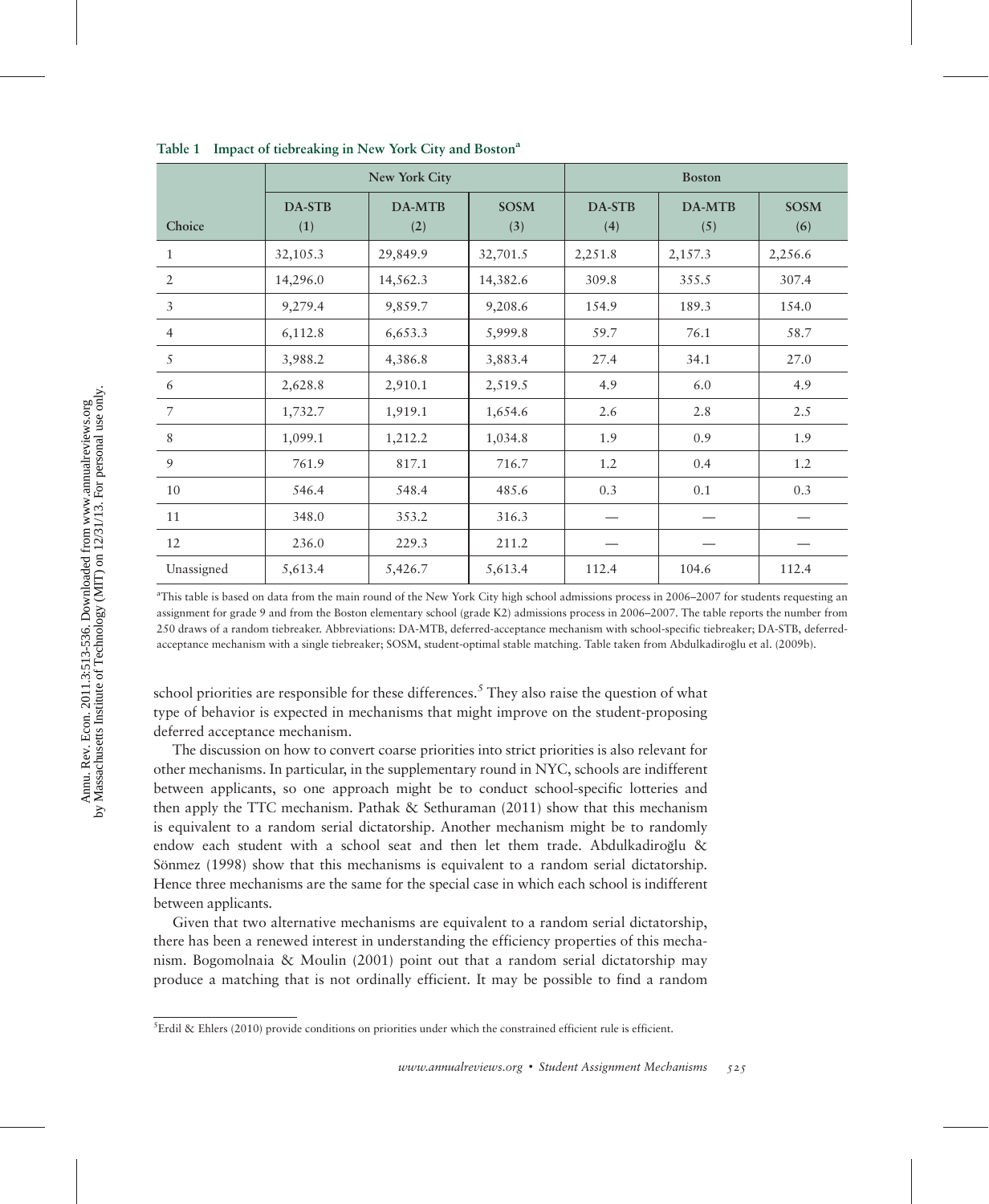assignment, which stochastically dominates the random assignment produced by a random serial dictatorship. That is, for each student  $i$ , the probability of receiving the  $k$ -th choice is at least as high under an alternative mechanism than under the random serial dictatorship for all k choices. They develop and analyze the probabilistic serial mechanism that produces an ordinally efficient assignment but is not strategy-proof. Using field data from NYC's supplementary round, Pathak (2007) compares the empirical performance of the probabilistic serial mechanism to a random serial dictatorship. The difference between the two mechanisms is relatively small; out of approximately 8,000 students, just over 15 more students received their top choice under the probabilistic serial mechanism and approximately 50 more students received a more preferred assignment.

This finding was one motivation for Che & Kojima (2010), who provide conditions under which the random serial dictatorship and probabilistic serial mechanism are asymptotically equivalent. Their result implies conditions under which the inefficiency of random serial dictatorship becomes small in large allocation problems. A nice feature of this result is that it is quantitative: Rather than illustrating the existence of ordinal inefficiency, they show what conditions ensure that it is quantitatively small. Another related paper is by Kesten (2009), who shows the equivalence of the random serial dictatorship and probabilistic serial mechanisms under a different set of assumptions. Manea (2009) considers a different asymptotic notion: In his model, preferences are randomly generated, and the object of interest is the likelihood that the assignment from a random serial dictatorship is ordinally inefficient. He shows that a random serial dictatorship is highly likely to produce an ordinally inefficient allocation. The reason for the apparently different result is it is only about the existence of ordinal inefficiency and not the extent of efficiency loss, as in Che & Kojima (2010).

#### 4. MECHANISMS AND MARKET SIZE

The empirical study on NYC's supplementary round provided motivation for subsequent theoretical developments. In a similar vein, empirical and simulation evidence on the performance of two-sided matching models when there are a large number of participants played a key role in suggesting theoretical work on these topics.

In the main round in NYC, about half of the school districts submit rankings over applicants. In such a setting, there is no strategy-proof mechanism for both students and schools (Roth 1982). Returning to our example, suppose now that the schools order students in the following way:

$$
s_1 : i_1 - i_2 - i_3,s_2 : i_2 - i_1 - i_3,s_3 : i_3 - i_1 - i_2,
$$

but now school  $s_1$  is one that ranks applicants, so its ordering is not from exogenous priorities. Under the student-proposing deferred acceptance mechanism, the resulting matching is

$$
v=\begin{pmatrix} i_1 & i_2 & i_3 \ s_2 & s_1 & s_1 \end{pmatrix},
$$

and school  $s_1$  is assigned its second-ranked student. If, instead, school  $s_1$  declared that student  $i_2$  is not acceptable and only ranked  $i_1$ , the resulting matching is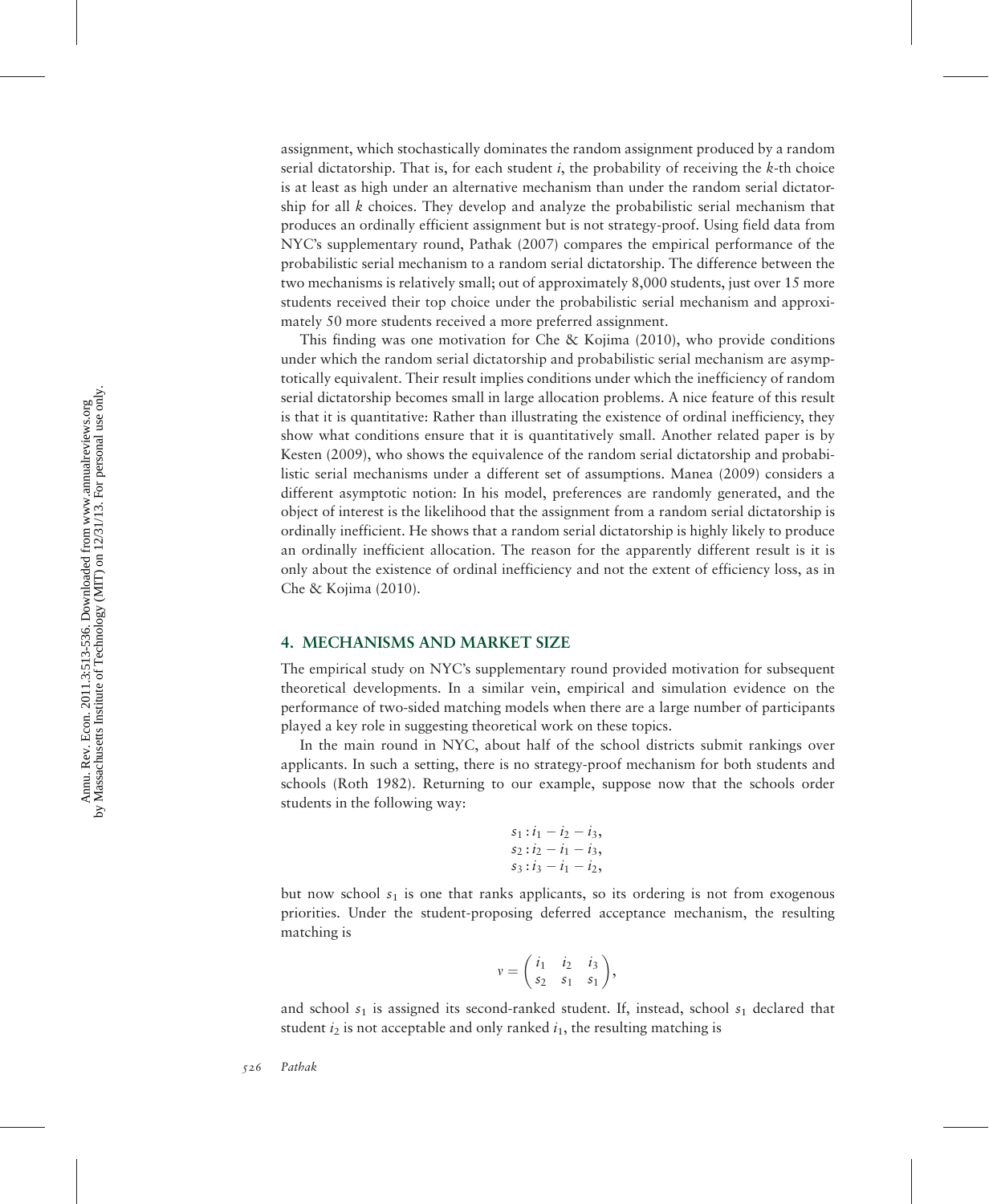$$
v'=\begin{pmatrix} i_1 & i_2 & i_3 \\ s_1 & s_2 & s_3 \end{pmatrix}.
$$

School  $s_1$ 's strategic rejection of student  $i_2$  results in its obtaining its top choice; this shows that schools can manipulate the student-proposing deferred acceptance mechanism.

The presence of schools that actively rank applicants in NYC makes the canonical school choice model closer to two-sided matching market models (surveyed in Roth & Sotomayor 1990). In the labor market context, Roth & Peranson (1999) conduct a series of simulations on data from the NRMP and on randomly generated data. In their simulations, few agents could have benefitted by submitting false preference lists or by manipulating capacity in large markets given the reports of other agents. These simulations lead them to conjecture that the fraction of participants with preference lists of limited length who can manipulate tends to zero as the size of the market grows.<sup>6</sup>

The first theoretical attempt to understand these findings is by Immorlica & Mahdian (2005), who focus on one-to-one matching models. This paper is particularly innovative because a number of subsequent papers have built on and extended some of its analytical tools. Kojima & Pathak (2009) consider many-to-one matching markets with the studentproposing deferred acceptance mechanism, in which schools have arbitrary preferences such that every student is acceptable, and students have random preferences of fixed length drawn iteratively from an arbitrary distribution. They show that the expected proportion of schools that have incentives to manipulate the mechanism when every other school is truth-telling converges to zero as the number of schools approaches infinity. The key step in the argument involves showing that, when there are a large number of schools, the chain reaction caused by a school's strategic rejection of a student is unlikely to make a more preferred student apply to that school. Loosely speaking, this means in the example it is unlikely that school  $s_1$ 's strategic rejection leads student  $i_1$  to apply to that school in the course of the student-proposing deferred acceptance mechanism under the large-market assumptions.

Roth & Peranson's (1999) simulations hold fixed the behavior of all other participants and consider deviations by particular agents one by one. As such, they are not necessarily about equilibrium implications. This consideration is where the theory pushes the envelope one step further. Kojima & Pathak (2009) conduct equilibrium analysis in the large market. With an additional condition, called sufficient thickness, they show that truthful reporting is an approximate equilibrium in a large market that is sufficiently thick.

The feedback from the field, for which, on the surface, the potential for manipulation did not appear to undermine systems based on the student-proposing deferred acceptance mechanism, on the empirical and simulation evidence left a challenge for theory: What conditions would ensure that manipulations are unlikely? Kojima & Pathak (2009) take a step toward understanding these results, although it is not yet known whether it is possible to tighten the rates of convergence. Nonetheless, this case also illustrates the potential for the development of quantitative aspects of matching market design, in which empirical and simulation evidence feeds into theoretical developments.

<sup>6</sup> Roth & Peranson (1999) also investigate the complications that couples create for two-sided matching markets. Kojima et al. (2010) build on large-market techniques to the student existence of stable matchings and incentives of matching mechanisms in the presence of couples.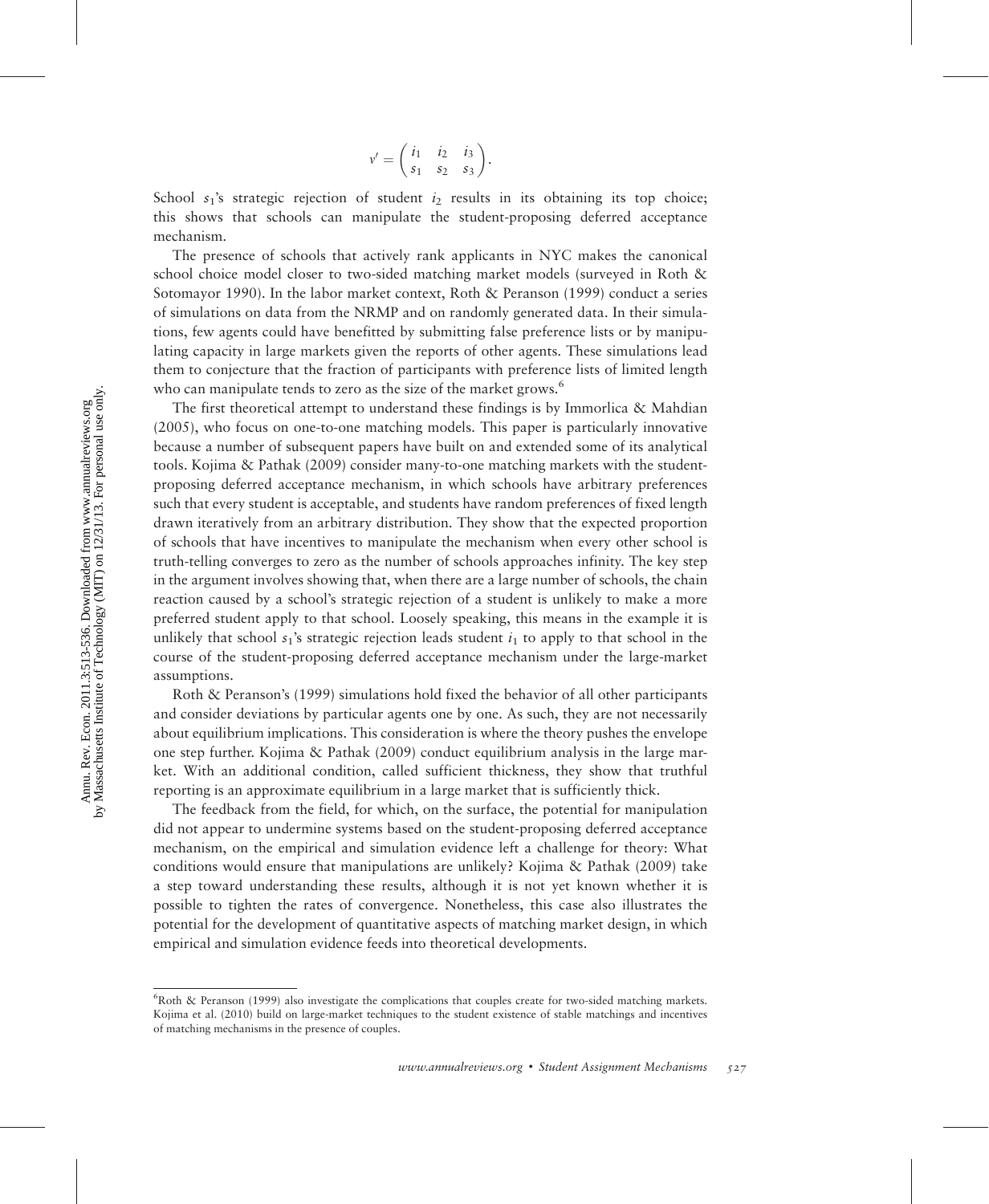#### 5. CONFRONTING MECHANISMS WITH THE REALWORLD

#### 5.1. Levels of Sophistication

One important issue that emerges when designing and implementing actual mechanisms is that participants may not behave according to the theoretical assumptions of the models. Roth & Ockenfels (2002) summarize these considerations nicely in their description of online auctions: "In designing new markets, we need to consider not only the equilibrium behavior that we might expect experienced and sophisticated players to eventually exhibit, but also how the design will influence the behavior of inexperienced participants, and the interaction between sophisticated and unsophisticated players."

One challenge with this statement is having a reasonable way to model unsophisticated players. In student assignment problems, a natural approach is to assume unsophisticated players simply report the truth even when it may not be in their best interest to do so. In studying the equilibrium properties of the Boston mechanism, this approach finds support based on data from laboratory experiments. For example, Chen & Sönmez (2006) show that approximately 20% of subjects in a laboratory experiment report the truth under the Boston mechanism. Recall that the major difficulty with the Boston mechanism is that participants may benefit by submitting a rank order list that is different from their true underlying preferences over schools. Loosely speaking, the Boston mechanism attempts to assign as many students as possible to their first-choice school, and only after all such assignments have been made does it consider assignments of students to their second choices, and so on. If a student is not admitted to his first choice school, his second choice may be filled with students who have listed it as their first choice. That is, a student may fail to get a place in his second-choice school that would have been available had he listed that school as his first choice. If a student is willing to take a risk with his first choice, then he should be careful to rank a second choice that he has a chance of obtaining.

If a mechanism is not strategy-proof, a natural direction is to analyze its equilibrium properties. Assuming all players are sophisticated, Ergin & Sönmez (2006) characterize the set of Nash equilibria of the preference revelation game induced by the Boston mechanism under complete information and strict priorities. Consider the previous example in which student preferences, P, are

 $i_1$  :  $s_2$  –  $s_1$  –  $s_3$ ,  $i_2$ :  $s_1$  –  $s_2$  –  $s_3$ ,  $i_3$ :  $s_1$  –  $s_2$  –  $s_3$ ,  $s_1$  :  $i_1 - i_3 - i_2$ ,  $s_2$  :  $i_2 - i_1 - i_3$ ,  $s_3 : i_3 - i_1 - i_2.$ 

It is possible to construct a Nash equilibrium where student  $i_1$  reports  $s_1$ , student  $i_2$  reports  $s_2$ , and student  $i_3$  reports  $s_3$  as top choices. The resulting matching is

$$
\mu^{\text{NE}} = \begin{pmatrix} i_1 & i_2 & i_3 \\ s_1 & s_2 & s_3 \end{pmatrix},
$$

which is the student-optimal stable matching. For this problem, it is the only Nash equilibrium outcome, but more generally Ergin & Sönmez (2006) show that Nash equilibrium

and priorities,  $\pi$ , are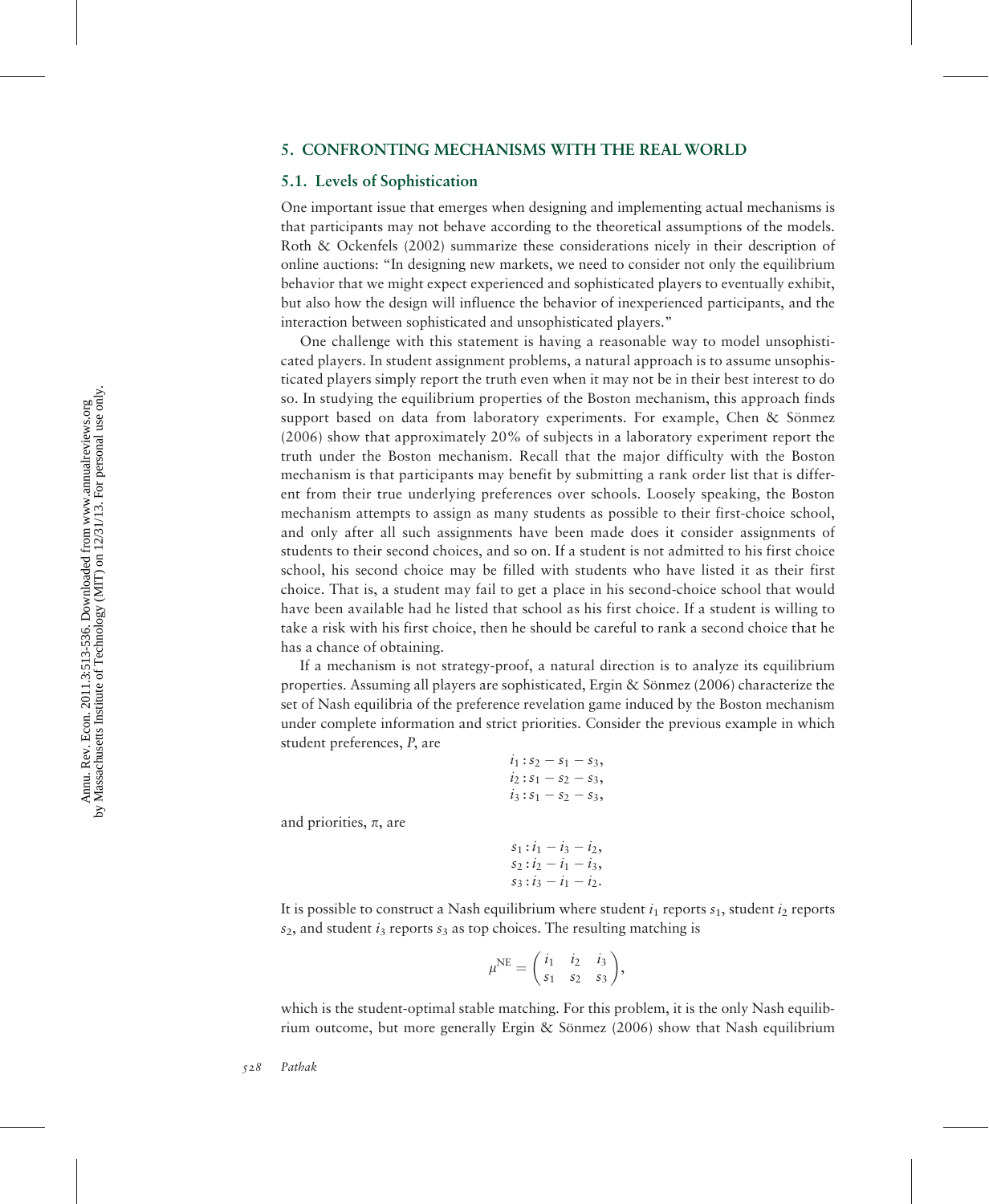outcomes of the Boston game are equivalent to the set of stable matchings. This result implies that the best possible equilibrium outcome under the Boston mechanism is equal to the student-optimal stable matching, an outcome that can be attained via a strategy-proof mechanism. Moreover, players need to have a high degree of coordination to obtain this outcome.

It is important to recognize the strong assumptions underlying this analysis: Players have complete information about the rank order lists and priorities of each other, and all players can compute their optimal strategies in the Boston mechanism. There are some sophisticated families who understand the strategic features of the Boston mechanism and have developed rules of thumb for how to submit preferences strategically. For instance, the West Zone Parents Group, a well-informed group of approximately 180 members who meet regularly prior to admissions time to discuss Boston school choice for elementary school (grade K2), recommends two types of strategies to its members. Their introductory meeting minutes on October 28, 2003, state, "One school choice strategy is to find a school you like that is undersubscribed and put it as a top choice, OR, find a school that you like that is popular and put it as a first choice and find a school that is less popular for a 'safe' second choice." This quotation only indicates some sort of strategic sophistication. It would be interesting to understand what types of evolutionary or learning rules would support the predictions of Nash equilibrium behavior in this setting. Alternatively, one could consider alternative equilibrium notions such as self-confirming equilibrium to model this situation.

During the 2005 policy discussion about abandoning the mechanism in Boston, policy makers focused on how, under a strategy-proof mechanism, if families have access to advice on how to strategically modify their rank order lists from groups like the West Zone Parents Group or through family resource centers, they can do no better than by submitting their true preferences. Superintendent Payzant's recommendation to change the mechanism emphasized this feature, and the Boston Public Schools Strategic Planning Team, in their recommendation to implement a new Boston Public School assignment algorithm, dated May 11, 2005, states, "A strategy-proof algorithm 'levels the playing field' by diminishing the harm done to parents who do not strategize or do not strategize well."

The model in Pathak & Sönmez (2008) has both sincere families who report the truth and sophisticated families who best respond to the preference revelation game induced by the Boston mechanism. We characterize the Nash equilibria of this game and compare the equilibrium outcomes with the dominant-strategy outcome of the student-proposing deferred acceptance mechanism.

There are two main results. The first is a characterization of the equilibrium outcomes of the Boston game as the set of stable matchings of a modified problem in which sincere students lose their priorities to sophisticated students. This result implies that there exists a Nash equilibrium outcome in which each student weakly prefers her assignment to any other equilibrium assignment. Hence the Boston game is a coordination game among sophisticated students.

Returning to our main example, suppose that student  $i_2$  is sincere and hence reports  $s_1 - s_2 - s_3$  in the preference revelation game induced by the Boston mechanism. Our characterization implies that  $i_2$  loses priority at each school other than his top choice, and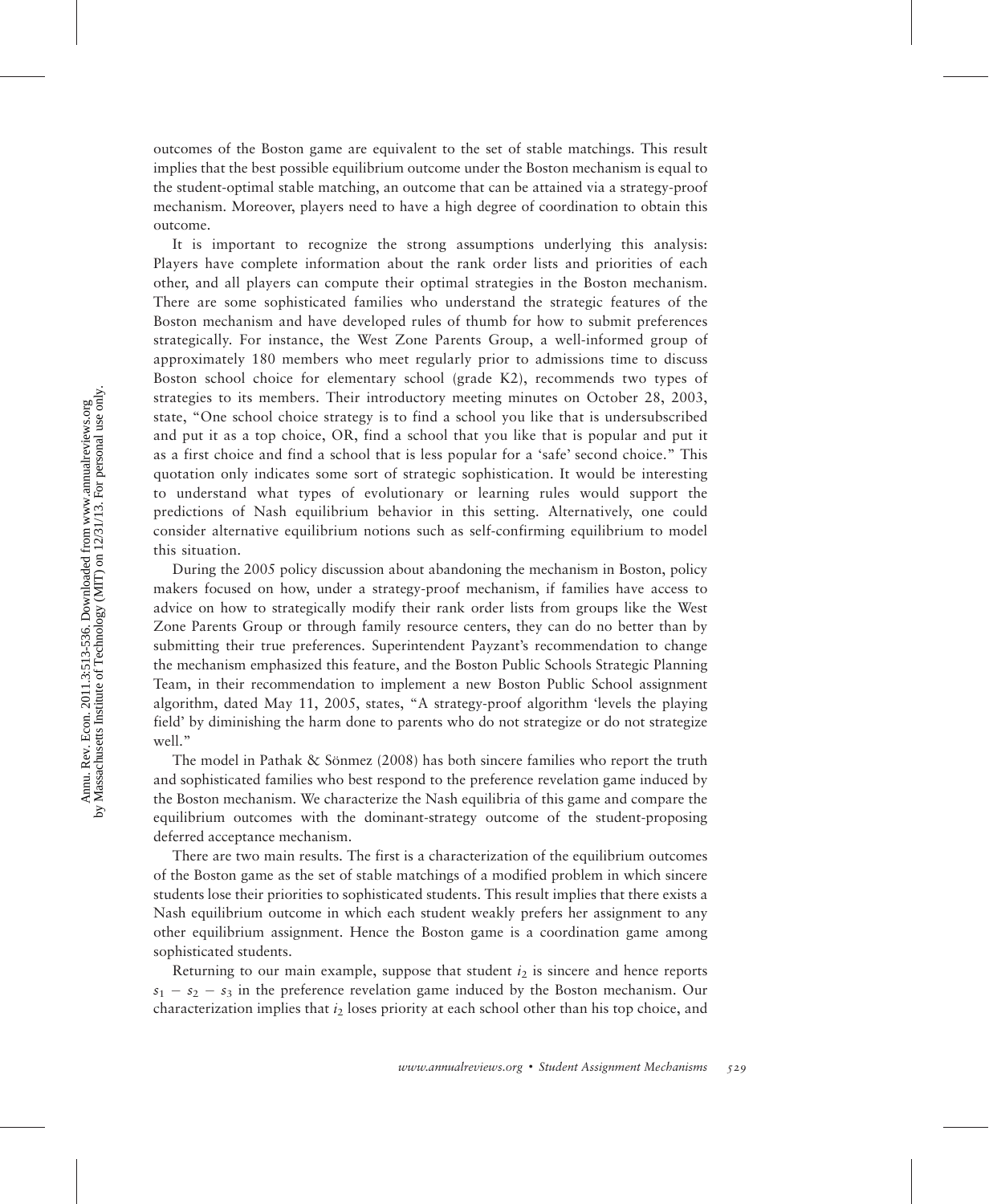the Nash equilibrium outcome is simply the set of stable matching with the following priorities:

$$
\pi_{s_1}: i_1 - i_3 - i_2,\n\tilde{\pi}_{s_2}: i_1 - i_3 - i_2,\n\tilde{\pi}_{s_3}: i_3 - i_1 - i_2,
$$

where  $i_2$  is ordered last at school  $s_2$  and  $s_3$ . Because the set of Nash equilibrium outcomes of the Boston game is equal to the set of stable matchings of this modified economy, the Nash equilibrium outcome for the example is

$$
\mu^{\text{NE}} = \begin{pmatrix} i_1 & i_2 & i_3 \\ s_2 & s_3 & s_1 \end{pmatrix}.
$$

Sincere student  $i_2$  obtains his last choice, under the Boston mechanism, when previously he obtained her second choice as the Nash outcome, when he was sophisticated.

Next we compare the equilibria of the Boston game to the dominant-strategy outcome of the student-proposing deferred acceptance mechanism. We show that any sophisticated student weakly prefers her assignment under the Pareto-dominant Nash equilibrium outcome of the Boston game over the dominant-strategy outcome of the student-proposing deferred acceptance mechanism. In the example, student  $i_1$  is assigned to  $s_1$  (her second choice) and student  $i_3$  is assigned to  $s_3$  (his third choice), whereas under the Nash equilibrium of the Boston game, both receive their top choice. When only some of the students are sophisticated, the Boston mechanism gives a clear advantage to sophisticated students provided that they can coordinate their strategies at a favorable equilibrium.

In our example, the Boston game has a unique equilibrium, but in general, there may be many stable matchings, and hence the equilibrium may no longer be unique. There is, however, evidence in the literature that suggests that the size of the set of stable matchings may be very small in real-life applications of matching models. Using data for the years 1991–1994 and 1996 for the thoracic surgery market, Roth & Peranson (1999) show that there are two stable matchings each for 1992 and 1993, and one stable matching each for 1991, 1994, and 1996. One caveat of these computational experiments is that the thoracic surgery market used the hospital-optimal stable mechanism in these years, and truth-telling is not a dominant strategy for interns or for hospitals under this mechanism. So it is theoretically possible that the small number of stable matchings is an implication of preference manipulation.

The same computational exercise is on firmer ground for the school years 2005–2006 and 2006–2007 for Boston Public Schools student admissions when a strategy-proof mechanism is used. The results of these computational experiments are similar to those of Roth & Peranson: At grade K2 for the school years 2005–2006 and 2006–2007, there is only one stable matching for either year. At grade 6, the situation is not very different. For the school year 2005–2006, there are only two stable matchings, and among more than 3,200 students, only two are affected by the choice of a stable matching. For the school year 2006–2007, there are also two stable matchings, and among more than 2,900 students only three are affected by the choice of a stable matching. The likely reason this occurs is that for most students the factors that give a student higher priority at a Boston school (i.e., proximity and the presence of a sibling) also make it more preferable for the student.

These computational experiments suggest that, although multiple equilibria are a theoretical possibility under the Boston game, it likely affects a very small minority of students because the set of Nash equilibrium outcomes is equal to the set of stable matchings of an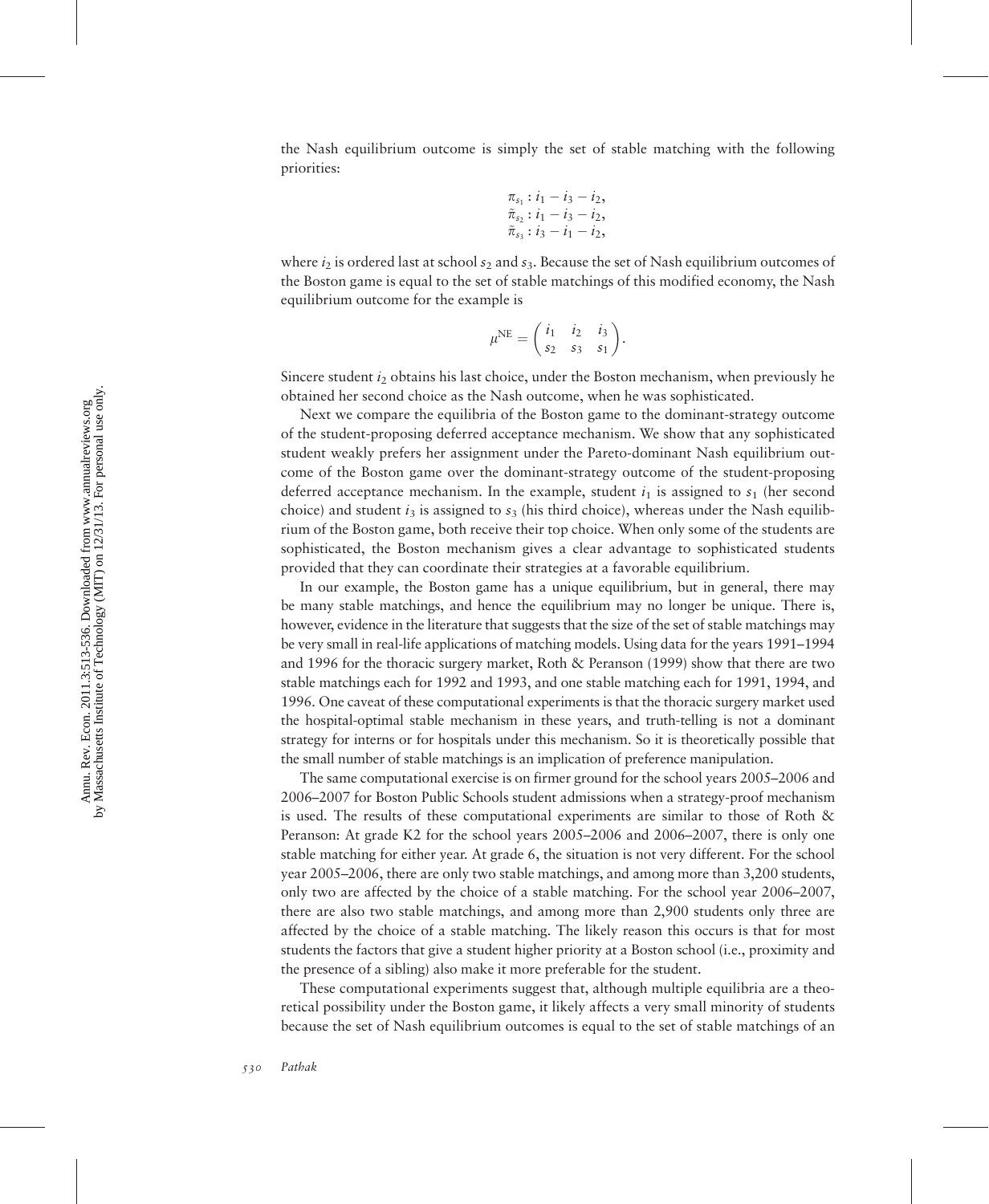augmented economy in which sincere students lose priority to sophisticated students. Using data for the school years 2005–2006 and 2006–2007 and admission to grade K2 and grade 6, Pathak & Sönmez (2008) run computational experiments by randomly setting 20% of students to be sincere and the rest to be sophisticated. They calculate the studentoptimal stable matching and the school-optimal stable matching for the resulting augmented economy and repeat the same exercise 1,000 times to calculate the number of students affected on average by the multiplicity of the Nash equilibria. The same experiment is repeated for the cases in which 40%, 60%, and 80% of the students are sincere, respectively. Table 2 summarizes the results.

Most of the time, the augmented economy has a unique stable matching, and more specifically no more than 0.38 students (less than 0.013% of students) are affected on average by the multiplicity of the Nash equilibria in each case. Hence, although the main result does not theoretically extend to all equilibria, the computational experiments suggest that multiplicity may not be a significant problem in our application.

What about sincere students in the new mechanism? In the example, the sincere student is better off because she receives her second choice. However, this is not a general result, as Pathak & Sönmez (2008) show. Although no sophisticated student loses priority to any other student, some of the sincere students may gain priority at a school at the expense of other sincere students by ranking the school higher on their preference list. As a result, it is possible that a sincere student might benefit from the Boston mechanism.

This model and the computational experiments enrich the discussion of the rationale for changing the Boston mechanism. Even with players with heterogeneous levels of sophistication, changing the mechanism does not unambiguously benefit sincere students. Hence, under the assumptions of the model, this policy change cannot be seen as a Pareto improvement even for this subset of players. Rather, the idea of leveling the playing field only indicates that sophisticated students lose their strategic rents under the new mechanism.

|           | Fraction of sincere students |      |      |      |  |  |
|-----------|------------------------------|------|------|------|--|--|
|           | 20%                          | 40%  | 60%  | 80%  |  |  |
| 2005-2006 |                              |      |      |      |  |  |
| Grade K2  | 0.14                         | 0.08 | 0.04 | 0.01 |  |  |
| Grade 6   | 0.38                         | 0.20 | 0.07 | 0.01 |  |  |
| 2006-2007 |                              |      |      |      |  |  |
| Grade K2  | 0.03                         | 0.01 | 0.00 | 0.00 |  |  |
| Grade 6   | 0.24                         | 0.14 | 0.05 | 0.01 |  |  |

Table 2 Average number of students receiving different schools in student-optimal versus school-optimal matching<sup>a</sup>

<sup>a</sup>This table is based on data provided by Boston Public Schools for round one of their admissions process in 2005–2006 and 2006–2007. Table taken from Pathak & Sönmez (2008).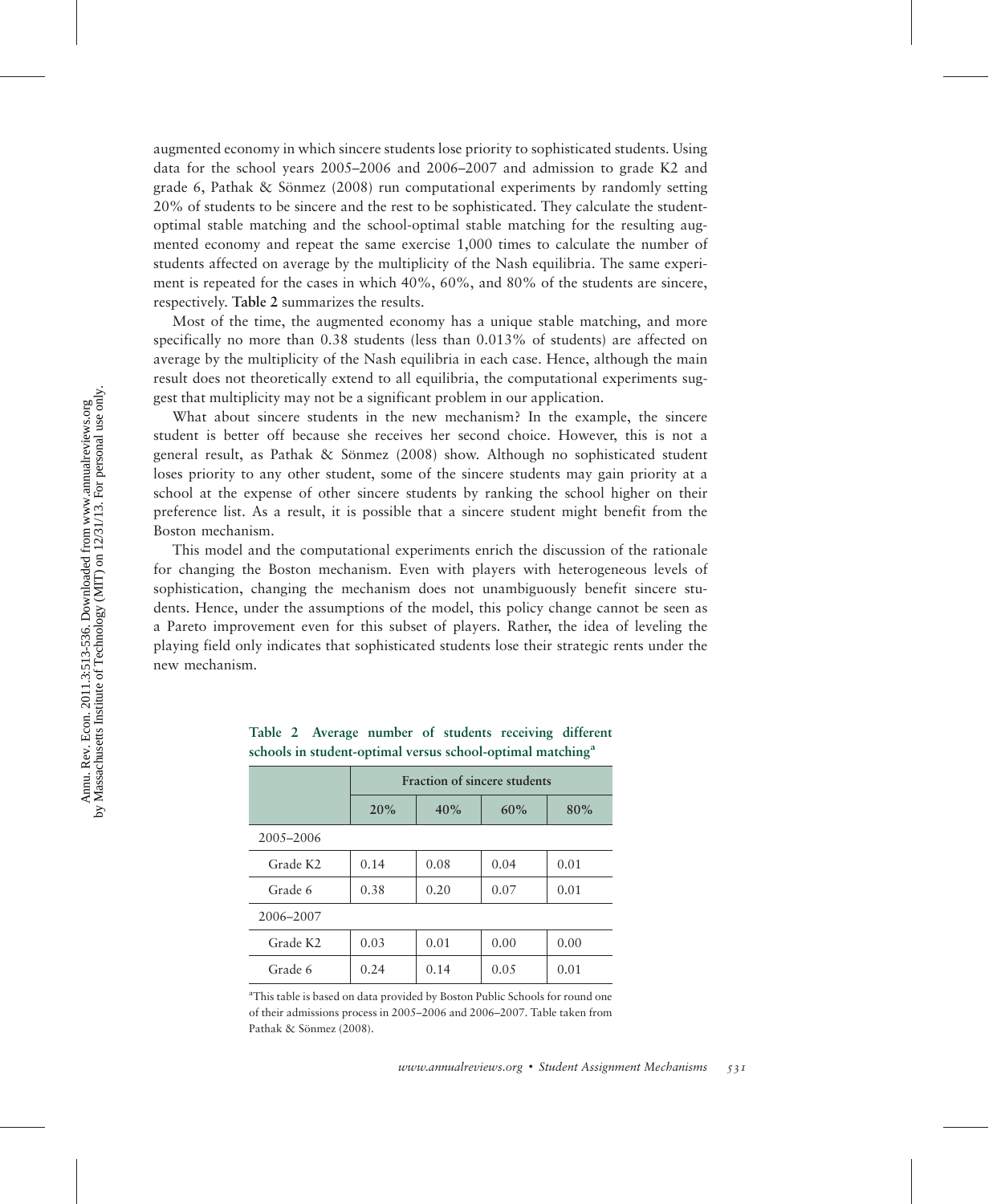#### 5.2. New Approaches to Incentive Constraints

In his Nemmers Prize lecture, Milgrom (2009) argues that practical experiences implementing auction mechanisms led him to reconsider the nature of incentive constraints for applied mechanism design problems. He argues that incentive-compatible mechanisms can have bad properties, and in his view perhaps too much emphasis has been placed on incentives as constraints in mechanism design.

For instance, Day & Milgrom (2008) consider package auctions and consider an incentive metric that is to minimize the incentives to misreport in core-selecting auctions. This notion is not based on equilibrium, but it may highlight a potentially relevant consideration for the setting of a package auction. Erdil & Klemperer (2010) argue instead that in core-selecting package auctions it may be preferable to consider a bidder's marginal incentive to deviate, rather than his maximal incentive to deviate (the best possible deviation). Their argument is that the marginal incentive is not as sensitive to other bidders' behavior and hence may be easier to calculate. This criteria leads them to advocate the minimum revenue core outcome closest to some given point that does not depend on the winners' bids, unlike the proposals that consider distance to the Vickrey-Clarke-Groves payment (which depends on winners' bids).

In student assignment problems, it is also useful to consider other ways to think about incentive constraints. Pathak & Sönmez  $(2011)$  explore a formalization of how easy a mechanism may be to manipulate or game. They compare two direct mechanisms based on the following notion: Mechanism  $\varphi$  is more manipulable than mechanism  $\psi$ , if whenever  $\psi$  can be manipulated,  $\varphi$  can also be manipulated (even though the converse does not hold). This notion allows for various formulations, depending on whether the manipulating agent is the same across the problems. Like Day & Milgrom (2008), this notion is not intended to be based on equilibrium. However, it has the benefit of an equilibrium interpretation, as described in Pathak & Sönmez (2011).

To provide one illustration of this general idea in the context of student assignment, we return to a practical issue from NYC. One feature of NYC's new mechanism is that it only allows students to submit a rank order list of their top 12 choices. Based on the strategyproofness of the student-proposing deferred acceptance mechanism, the following advice was given to students: "You must now rank your 12 choices according to your true preferences." For a student who has more than 12 acceptable schools, truth-telling is no longer a dominant strategy. In practice, between 20%–30% of students rank 12 schools. This issue was first theoretically investigated by Haeringer & Klijn (2009). In general, there are many equilibrium outcomes, and these depend on high levels of sophistication among participants.

In contrast, it is possible to show that the greater the number of choices a student can make, the less vulnerable the constrained version of student-proposing deferred acceptance mechanism is to manipulation. More formally, let GS be the student-proposing deferred acceptance mechanism and  $GS<sup>k</sup>$  be the constrained version of the studentproposing deferred acceptance mechanism in which only the top k choices are considered. Pathak & Sönmez (2010) show that if  $\ell > k > 0$ , and there are at least  $\ell$  schools, then  $GS^k$ is more manipulable than  $GS^{\ell}$ . This result provides a formal criterion to encourage a district to relax constraints on rank order lists.

Policy makers seem to dislike the idea of gaming, presumably because it is costly and some participants may be able to bear its costs more easily than others. Given the prevalence of this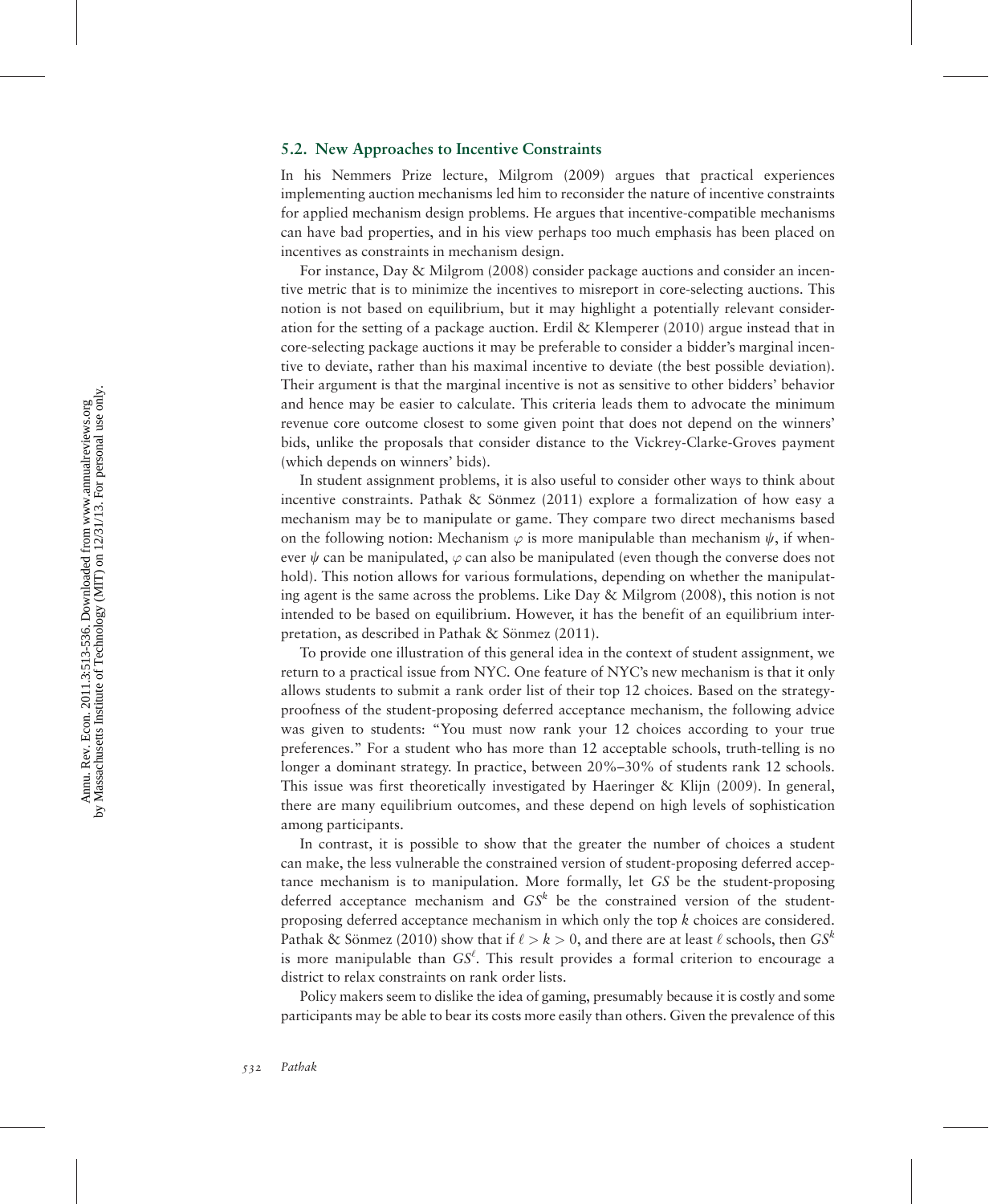sentiment, it is surprising that we have few models of how gaming or manipulation is undesirable. These intuitions may rest on procedural aspects of a mechanism, rather than the properties of the outcomes of a mechanism. Understanding these dimensions of mechanisms will provide an important bridge between mechanism design in theory and in practice.

#### 5.3. Experiments

The other way theoretical developments have confronted the real world is through experiments. During initial meetings with the Strategic Planning Team at Boston Public Schools, school officials had studied the experiment in Chen & Sönmez (2006) closely. This experiment compares the performance of students in the Boston mechanism, the studentproposing deferred acceptance mechanism, and the TTC mechanism. One nice feature of the experiment is that it is able to induce participant preferences, so it can compare how these are related to submitted preferences. The experiment finds that there is a higher degree of preference manipulation under the Boston mechanism than under the two alternatives, and this negatively impacts efficiency.

Since this initial experiment, there has been a flurry of additional experiments. Many of these experiments are intended to fill in areas in which theory is silent or gives only weak predictions. For instance, Calsamiglia et al. (2010) investigate the performance of mechanisms in the presence of constraints on the number of schooling options one can list. They are motivated by theoretical work on this topic by Haeringer & Klijn (2009). Featherstone & Niederle (2008) investigate the role of incomplete information in the Boston mechanism. They are motivated by recent discussions highlighting how the Boston mechanism, although manipulable, may be able to elicit preference intensity (see, e.g., Abdulkadiroğlu et al. 2009a, Miralles 2008).

#### 6. CONCLUSION

In the past decade, problems related to student assignment have invigorated theoretical research on matching and assignment models. The literature reviewed here provides examples of how field experience implementing mechanisms can motivate subsequent theoretical developments. Although impossibility results indicate that there is no studentoptimal stable assignment when there are coarse priorities, field evidence suggests that this may not significantly impact student welfare in Boston but impacts thousands of students in NYC's high school choice plan. The simulations of Roth & Peranson (1999) showed that, despite impossibility results on strong incentive properties of two-sided matching mechanisms, market size may ameliorate strategic issues. Finally, field evidence on heterogeneous levels of sophistication among participants in Boston motivated the examination of models in which players have varying understanding of the choice plan. This and subsequent work illustrated the importance of the consideration of procedural aspects of student assignment mechanisms in addition to the conventional focus on the outcomes produced by mechanisms.

Roth (2002) advocates for the creation of an engineering-style branch of applied mechanism design. Three cases described here—coarse priorities, market size, and heterogeneous levels of sophistication—are areas in which theoretical developments can trace their origins to particular engineering episodes. Their existence reinforces the argument for recording and creating a literature on case studies of applied mechanism design.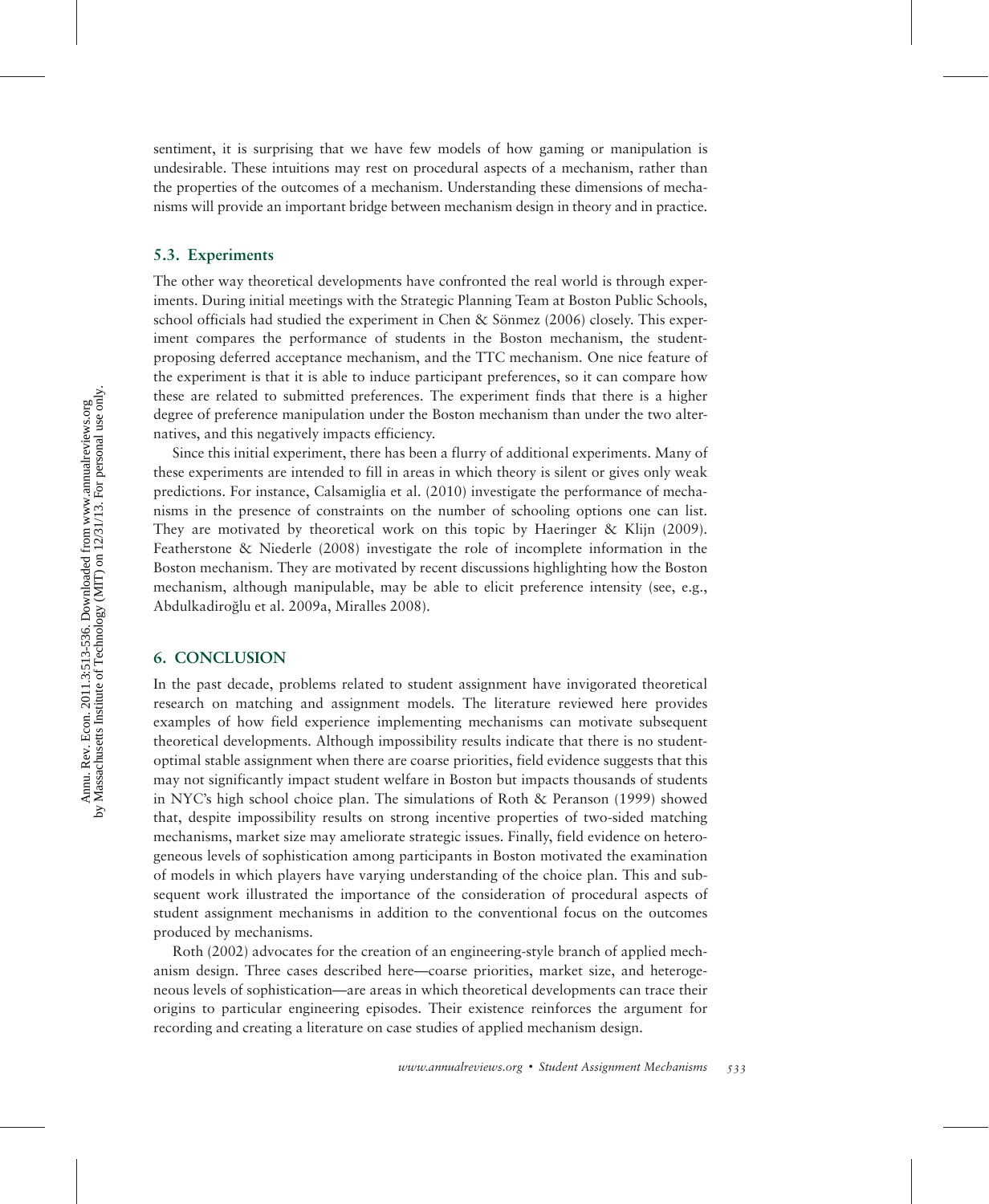Of course, many interesting questions remain. In particular, some of this work is part of an emerging quantitative theory of matching market design, which moves away from impossibility and knife-edge results. In a quantitative theory, comparative statics can inform us on how the magnitude of certain issues may depend on features of the environment and can provide guidance for these situations. Another wide-open area involves building bridges between laboratory experiments and evidence on actual play in mechanisms in the field. This work, however, is challenging as measuring true preferences in the field is considerably more difficult than in the lab. Finally, much remains to be done to examine the effects of particular student mechanisms on outcomes beyond assignment, such as student achievement, and to broaden the scope of the design objectives to include the overall organization of the educational system.

#### DISCLOSURE STATEMENT

The author is not aware of any affiliations, memberships, funding, or financial holdings that might be perceived as affecting the objectivity of this review.

#### ACKNOWLEDGMENTS

I thank Atila Abdulkadiroğlu, Fuhito Kojima, Alvin E. Roth, and Tayfun Sönmez for allowing me to draw upon our joint work and Esther Duflo for helpful comments and suggestions. Financial support was provided by the National Science Foundation.

#### LITERATURE CITED

- Abdulkadiroğlu A, Che Y-K. 2010. The role of priorities in assignment indivisible objects: a characterization of top trading cycles. Work. Pap., Columbia Univ.
- Abdulkadiroğlu A, Che Y-K, Yasuda Y. 2009a. Expanding choice in school choice. Econ. Res. Initiat. Duke Res. Pap. 20, Duke Univ.
- Abdulkadiroğlu A, Pathak PA, Roth AE. 2005. The New York City high school match. Amer. Econ. Rev. 95:364–67
- Abdulkadirog˘lu A, Pathak PA, Roth AE. 2009b. Strategy-proofness versus efficiency in matching with indifferences: redesigning the New York City high school match. Am. Econ. Rev. 99(5):1954–78
- Abdulkadiroğlu A, Sönmez T. 1998. Random serial dictatorship and the core from random endowments in house allocation problems. Econometrica 66:649–701
- Abdulkadiroğlu A, Sönmez T. 1999. House allocation with existing tenants. J. Econ. Theory 88:233–60
- Abdulkadiroğlu A, Sönmez T. 2003. School choice: a mechanism design approach. Am. Econ. Rev. 93:729–47
- Alves M, Willie C. 1987. Controlled choice assignments: a new and more effective approach to school desegregation. Urban Rev. 19(2):67–88
- Angrist JD, Lang K. 2004. Does school integration generate peer effects? Evidence from Boston's Metco program. Am. Econ. Rev. 94(5):1613–34
- Balinski M, Sönmez T. 1999. A tale of two mechanisms: student placement. J. Econ. Theory 84:73–94
- Baum-Snow N, Lutz B. 2011. School desegregation, school choice and changes in residential location patterns by race. Am. Econ. Rev. In press
- Bogomolnaia A, Moulin H. 2001. A new solution to the random assignment problem. J. Econ. Theory 100:295–328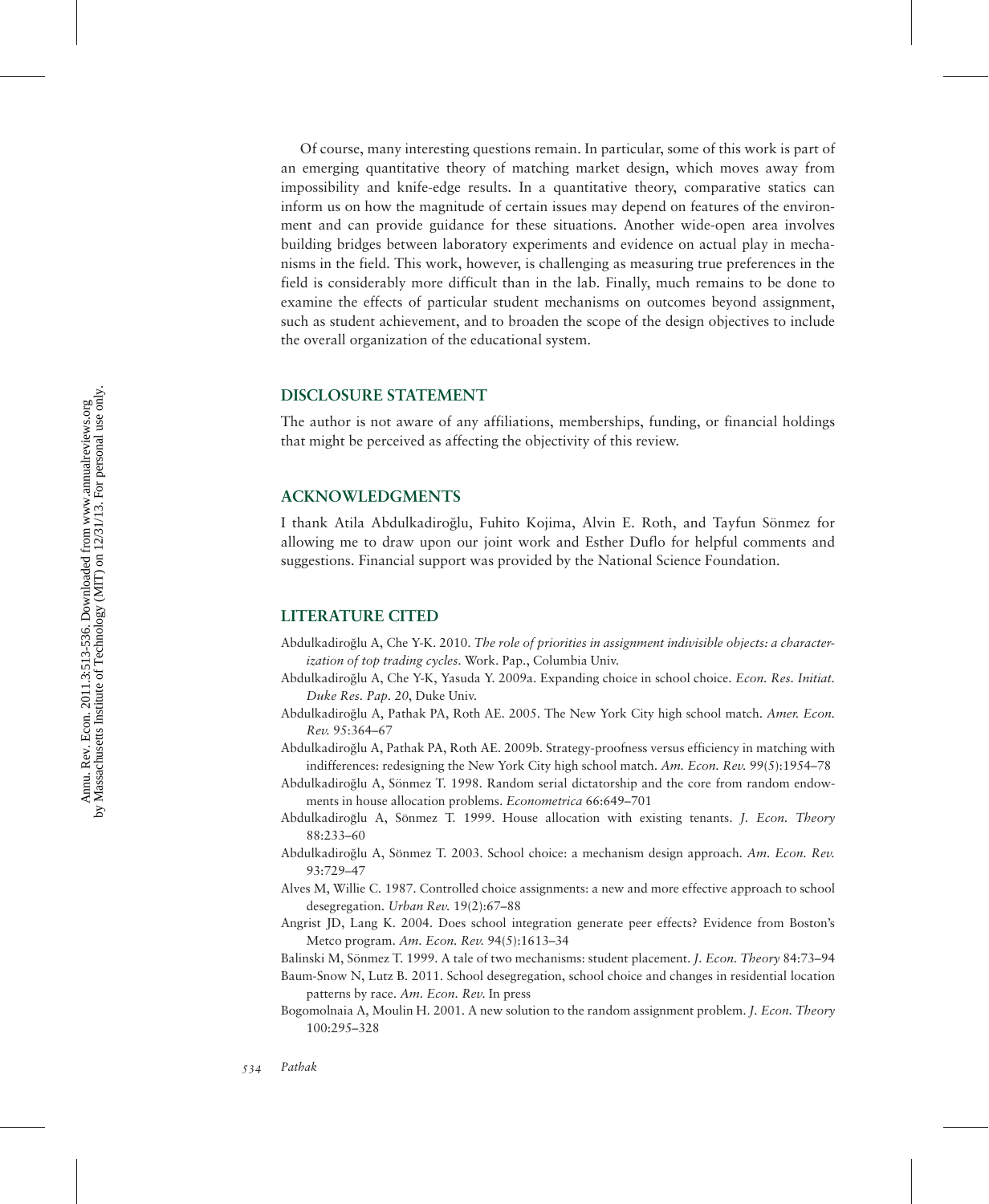- Boustan L. 2010. School desegregation and urban change: evidence from city boundaries. Unpublished manuscript, Univ. Calif., Los Angeles
- Burgess S, Greaves E, Vignoles A, Wilson D. 2009. What parents want: school preferences and school choice. Cent. Market Public Org. 09/222, Univ. Bristol
- Calsamiglia C, Haeringer G, Kljin F. 2010. Constrained school choice: an experimental study. Am. Econ. Rev. 100:1860–74
- Card D, Rothstein J. 2007. Racial segregation and the black-white test score gap. J. Public Econ. 91:2158–84
- Carroll G. 2011. On direct mechanisms with ordinal preferences. Unpublished manuscript, Mass. Inst. Technol.
- Che Y-K, Kojima F. 2010. Asymptotic equivalence of probabilistic serial and random priority mechanisms. Econometrica 78:1625–72
- Chen Y, Sönmez T. 2006. School choice: an experimental study. *J. Econ. Theory* 127:202-31
- Chiu S, Weng W. 2009. Endogenous preferential treatment in centralized admissions. Rand J. Econ. 40:258–82
- Cook G. 2003. School assignment flaws detailed. Boston Globe, Sept. 12, Metro Desk
- Day R, Milgrom P. 2008. Core-selecting package auctions. Int. J. Game Theory 36(3):393–407
- Dubins LE, Freedman DA. 1981. Machiavelli and the Gale-Shapley algorithm. Am. Math. Mon. 88:485–94
- Duflo E, Dupas P, Kremer M. 2011. Peer effects, teacher incentives, and the impact of tracking: evidence from a randomized evaluation in Kenya. Am. Econ. Rev. In press
- Epple D, Romano R. 1998. Competition between private and public schools, vouchers, and peer group effects. Am. Econ. Rev. 88(1):33–62
- Erdil A, Ehlers L. 2010. Efficient assignment respecting priorities. J. Econ. Theory 145:1269–82
- Erdil A, Ergin H. 2008. What's the matter with tie-breaking? Improving efficiency in school choice. Am. Econ. Rev. 98:669–89
- Erdil A, Klemperer P. 2010. A new payment rule for core-selecting package auctions. J. Eur. Econ. Assoc. 8:2–3, 537–47
- Ergin H. 2002. Efficient resource allocation on the basis of priorities. Econometrica 70:2489–98
- Ergin H, Sönmez T. 2006. Games of school choice under the Boston mechanism. J. Public Econ. 90:215–37
- Featherstone C, Niederle M. 2008. Ex ante efficiency in school choice mechanisms: an experimental investigation. Unpublished manuscript, Stanford Univ.
- Fiske E. 2002. Controlled choice in Cambridge, Massachusetts. In Divided We Fail: Coming Together Through Public School Choice, ed. R Kahlenberg, pp. 167–208. New York: Century Found.
- Gale D, Shapley LS. 1962. College admissions and the stability of marriage. Am. Math. Mon. 69:9–15 Haeringer G, Klijn F. 2009. Constrained school choice. J. Econ. Theory 144:1921–47
- Hanushek EA, Kain JF, Rivkin SG. 2009. New evidence about Brown v. Board of Education: the complex effects of school racial composition on student achievement. J. Labor Econ. 27(3):349–83
- Herszenhorn D. 2004. Council members see flaws in school-admissions plan. New York Times, Nov. 19, Metrop. Desk, p. 3
- Holme JJ, Wells AS. 2008. School choice beyond district borders: lessons for the reauthorization of NCLB from interdistrict desegregation and open enrollment plans. In Improving on No Child Left Behind, ed. R Kahlenberg. New York: Century Found.
- Immorlica N, Mahdian M. 2005. Marriage, honesty, and stability. SODA'05 Proc. 16th Annu. ACM-SIAM Symp. Discrete Algorithms, pp. 53–62. Philadelphia: SIAM
- Kahlenberg RD. 2001. All Together Now: Creating Middle-Class Schools Through Public School Choice. Washington, DC: Brookings Inst.
- Kesten O. 2009. Why do popular mechanisms lack efficiency in random environments? *J. Econ.* Theory 144:2209–26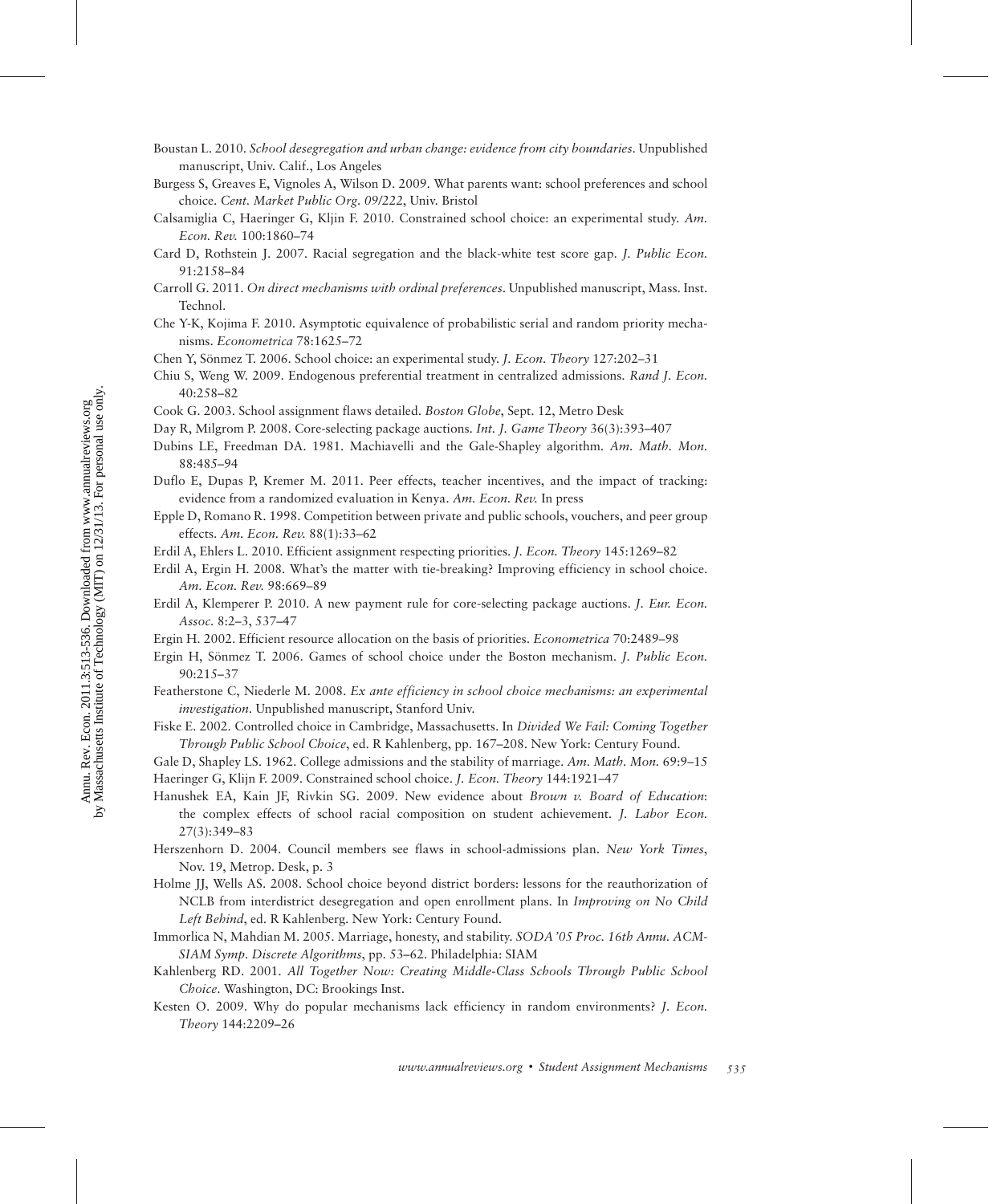Kesten O. 2010. School choice with consent. Q. J. Econ. 125:1297–348

- Kojima F, Pathak PA. 2009. Incentives and stability in large two-sided matching markets. Am. Econ. Rev. 99:608–27
- Kojima F, Pathak PA, Roth AE. 2010. Matching with couples: incentives and stability in large markets. NBER Work. Pap. 16028
- Lavy V. 2010. Effects of free choice among public schools. Rev. Econ. Stud. 77:1164–91
- Ma J. 1994. Strategy-proofness and the strict core in a market with indivisibilities. Int. J. Game Theory 23:75–83
- Manea M. 2009. Asymptotic ordinal inefficiency of random serial dictatorship. Theor. Econ. 4(2):165–97
- Milgrom P. 2009. The promise and problems of (auction) market design. Presented at Nemmers Prize Lect., Northwestern Univ.
- Miralles A. 2008. School choice: the case for the Boston mechanism. Unpublished manuscript, Boston Univ.

Papai S. 2000. Strategyproof assignment by hierarchical exchange. Econometrica 68:1403–33

- Pathak PA. 2007. Essays on real-life allocation problems. PhD diss. Harvard Univ.
- Pathak PA, Sethuraman J. 2011. Lotteries in student assignment: an equivalence result. Theoret. Econ. 6:1–17
- Pathak PA, Sönmez T. 2008. Leveling the playing field: sincere and sophisticated players in the Boston mechanism. Am. Econ. Rev. 98:1636–52
- Pathak PA, Sönmez T. 2010. School admissions reform in Chicago and England: comparing mechanisms by their vulnerability to manipulation. NBER Work. Pap. 16783
- Pycia M, Unver U. 2009. A theory of house allocation and exchange mechanisms. Work. Pap., Univ. Calif., Los Angeles
- Roth AE. 1982. The economics of matching: stability and incentives. Math. Oper. Res. 7:617–28
- Roth AE. 2002. The economist as engineer: game theory, experimentation, and computation as tools for design economics. Econometrica 70:1341–78
- Roth AE, Ockenfels A. 2002. Last-minute bidding and the rules for ending second-price auctions: evidence from eBay and Amazon auctions on the Internet. Am. Econ. Rev. 92:1093–103
- Roth AE, Peranson E. 1999. The redesign of the matching market for American physicians: some engineering aspects of economic design. Am. Econ. Rev. 89:748–80
- Roth AE, Postlewaite A. 1977. Weak versus strong domination in a market with indivisible goods. J. Math. Econ. 4:131–9
- Roth AE, Sotomayor MAO. 1990. Two-Sided Matching: A Study in Game-Theoretic Modeling and Analysis. Econom. Soc. Monogr. Cambridge, UK: Cambridge Univ. Press
- Shapley L, Scarf H. 1974. On cores and indivisibility. J. Math. Econ. 1:23–28
- Sönmez T. 1999. Strategy-proofness and essentially single-valued cores. *Econometrica* 67:677–90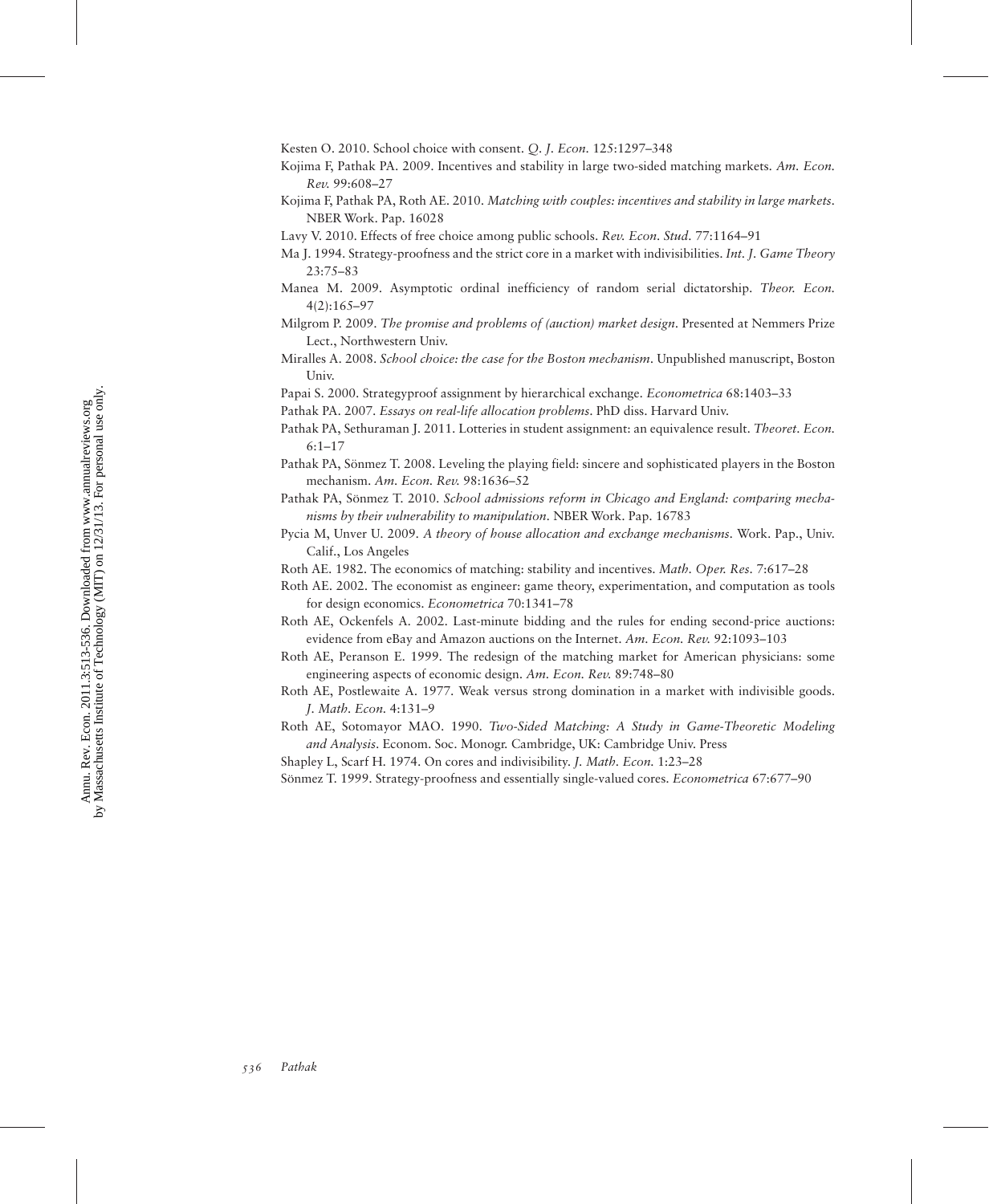

### New From Annual Reviews:

# *EconScholar App*

Available for iOS and Android



Economics scholars can now access highly cited, mobile-optimized review articles from a variety of mobile devices. The *EconScholar* app, from Annual Reviews, allows immediate access to full-text review articles for users with personal or institutional subscriptions to the *Annual Review of Economics*, the *Annual Review of Financial Economics,* and the *Annual Review of Resource Economics*.

Also, non-subscribers and new users can access selected complimentary articles and all abstracts, and discover firsthand the breadth and quality of these review articles.

The app allows users to:

- read and cache full-text articles on a mobile device
- view high-resolution images and video
- bookmark articles (saving full-text indefinitely)
- search journal content
- read and share content through social media tools

Subscribers can either enter their personal login information or connect via institutional access to view full-text content.

To download the free *EconScholar* app, please visit the Apple *AppStore* or *GooglePlay* store.

For more information visit: **<http://www.annualreviews.org/r/econscholarpdf>**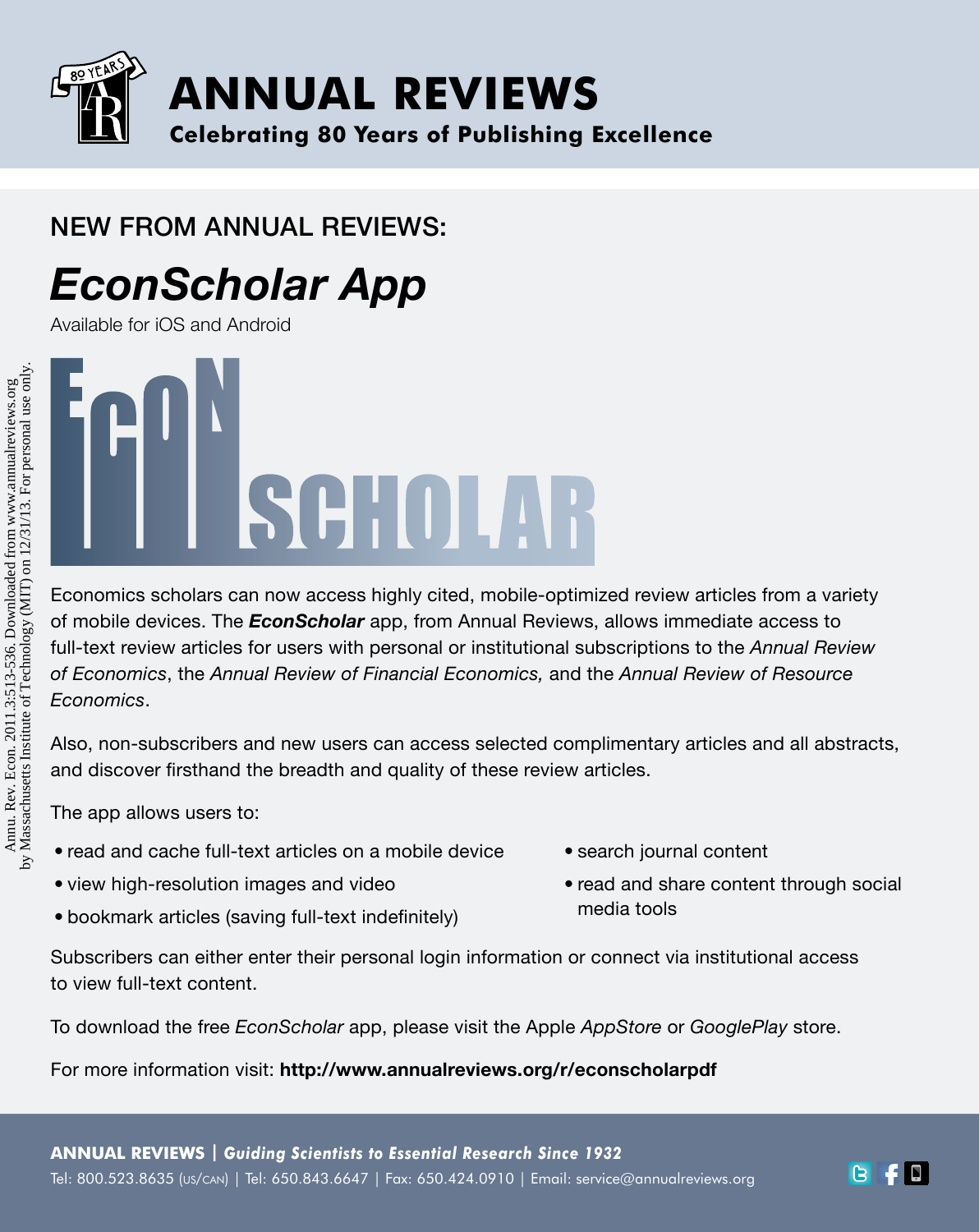# $\overline{\textbf{R}}$

 $\boldsymbol{\upsilon}$ 

Annual Review of Economics

## Contents

| Robustness and Macroeconomic Policy                                                                             |
|-----------------------------------------------------------------------------------------------------------------|
| Choosing Treatment Policies Under Ambiguity                                                                     |
| Empirical Models of Consumer Behavior                                                                           |
| Theories of Heterogeneous Firms and Trade                                                                       |
| Confronting Prior Convictions: On Issues of Prior Sensitivity and<br>Likelihood Robustness in Bayesian Analysis |
| The Gravity Model                                                                                               |
| The Political Economy of Public Debt                                                                            |
| International Trade, Foreign Direct Investment, and Security                                                    |
| Can Informed Voters Enforce Better Governance? Experiments in<br>Low-Income Democracies                         |
|                                                                                                                 |
| Social Norms and Social Assets                                                                                  |
| Recent Perspectives on Trade and Inequality<br>Ann Harrison, John McLaren, and Margaret McMillan 261            |
| Sparse High-Dimensional Models in Economics                                                                     |